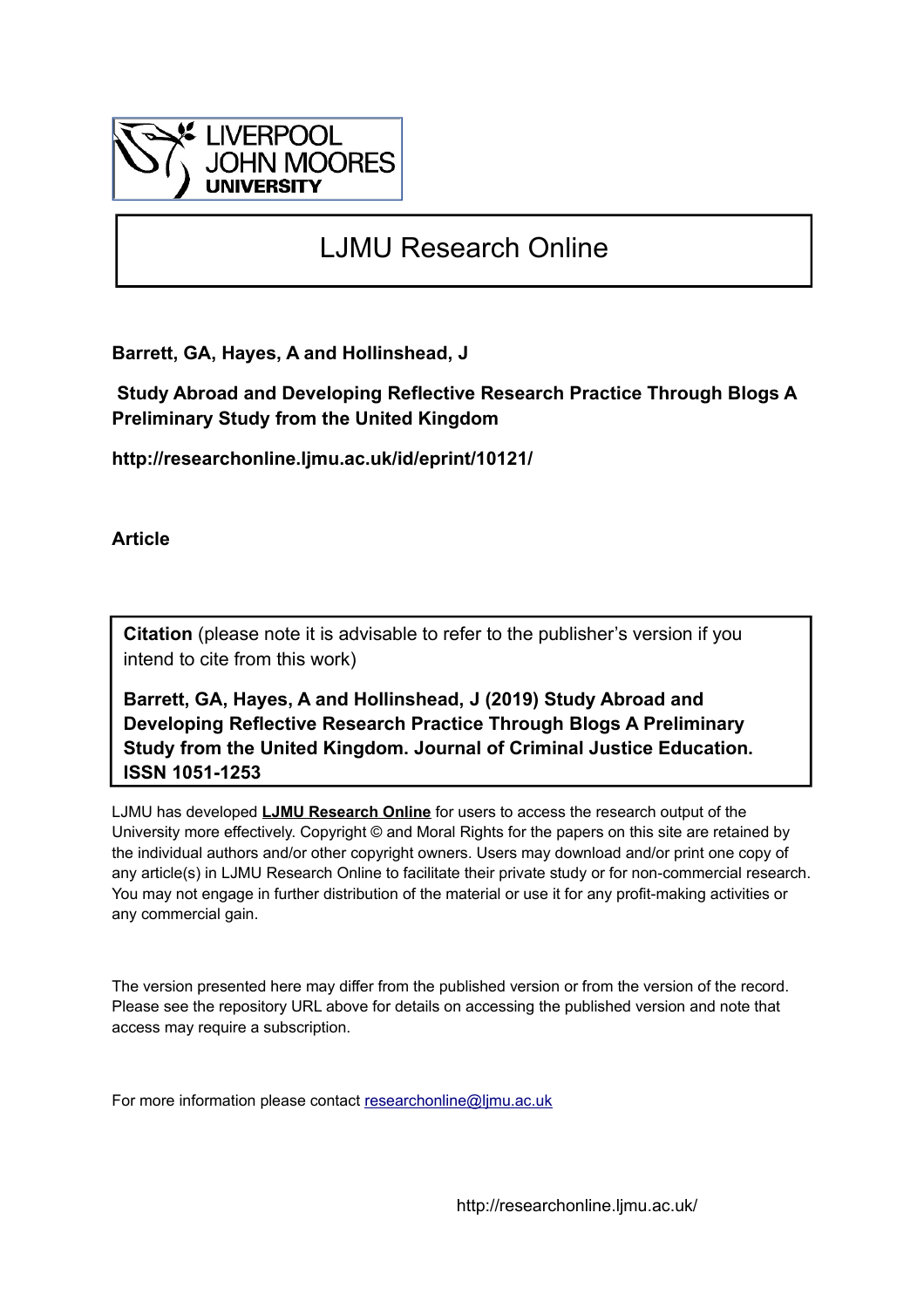# **STUDY ABROAD AND DEVELOPING REFLECTIVE RESEARCH PRACTICE**

# **THROUGH BLOGS: A PRELIMINARY STUDY FROM THE UNITED KINGDOM**

# **Giles Barrett**

# **(Senior Lecturer in Criminology at Liverpool John Moores University, UK)**

Liverpool John Moores University School of Humanities and Social Science 80-98 Mount Pleasant Liverpool L3 5UZ UK

Tel: 0151-231-5931 Email: [g.a.barrett@ljmu.ac.uk](mailto:g.a.barrett@ljmu.ac.uk)

## **Anne Hayes**

# **(Senior Lecturer in Criminology at Liverpool John Moores University, UK)**

Liverpool John Moores University School of Humanities and Social Science 80-98 Mount Pleasant Liverpool L3 5UZ UK

Tel: 0151-231-5925 Email: [a.hayes@ljmu.ac.uk](mailto:a.hayes@ljmu.ac.uk)

#### **Jim Hollinshead**

## **(Senior Lecturer in Criminology at Liverpool John Moores University, UK)**

Liverpool John Moores University School of Humanities and Social Science 80-98 Mount Pleasant Liverpool L3 5UZ UK

Tel: 0151-231-5088 Email: [j.m.hollinshead@ljmu.ac.uk](mailto:j.m.hollinshead@ljmu.ac.uk)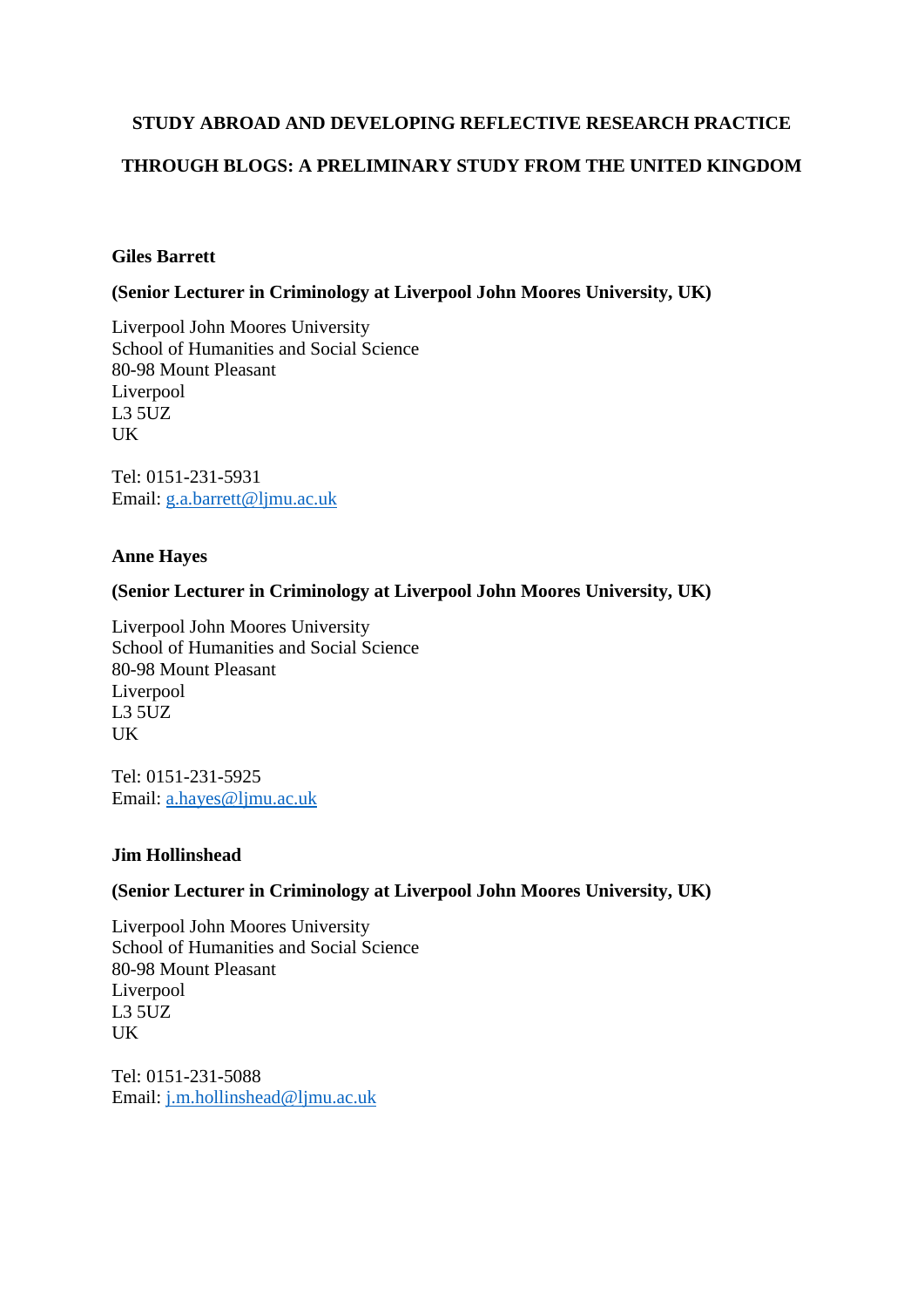#### **Biographical Notes**

**Giles Barrett** is a Senior Lecturer in Criminology at Liverpool John Moores University (LJMU) in the UK. He is the author of a number of published papers on ethnic minority business issues and is a recipient of an Emerald Literati Prize. He has a wealth of experience in evaluation research on issues as varied as befriending schemes for older people to counteract isolation and loneliness, through to cannabis use and cultivation, and black and minority ethnic communities satisfaction with policing. He has also lead a team in a major EU funded project around 'Reducing Reoffending' with local and international partners. Giles is a member of the Centre for the Study of Crime, Criminalisation and Social Exclusion (CCSE) at LJMU. Currently he is leading a team of researchers on a national evaluation of The Royal British Legion (TRBL) Breaks Services. In addition to being the nation's custodian of remembrance, TRBL supports the UK Armed Forces community through welfare services, companionship and representation. The project will provide an assessment of TRBL's holiday services, and how they contributes to overall well-being.

**Anne Hayes** is a Senior Lecturer in Criminology at Liverpool John Moores University (LJMU) in the UK. Her research interests are socially engaged arts practice within the criminal justice system, drama-based participatory methodology, miscarriages of justice, women in the criminal justice system, and the sexual exploitation of girls in gangs. She has worked extensively with young people on the fringes of the criminal justice system and her most recent research in this area was for the Royal Court Trust, evaluating drama-based crime prevention for young people's affective engagement with performance. Anne is a member of the Artivism Research Group within the Centre for the Study of Crime, Criminalisation and Social Exclusion (CCSE). Her most recent research involved an 'alignment model', where criminologists worked alongside an artist, to work with men on licence to co-produce a board game to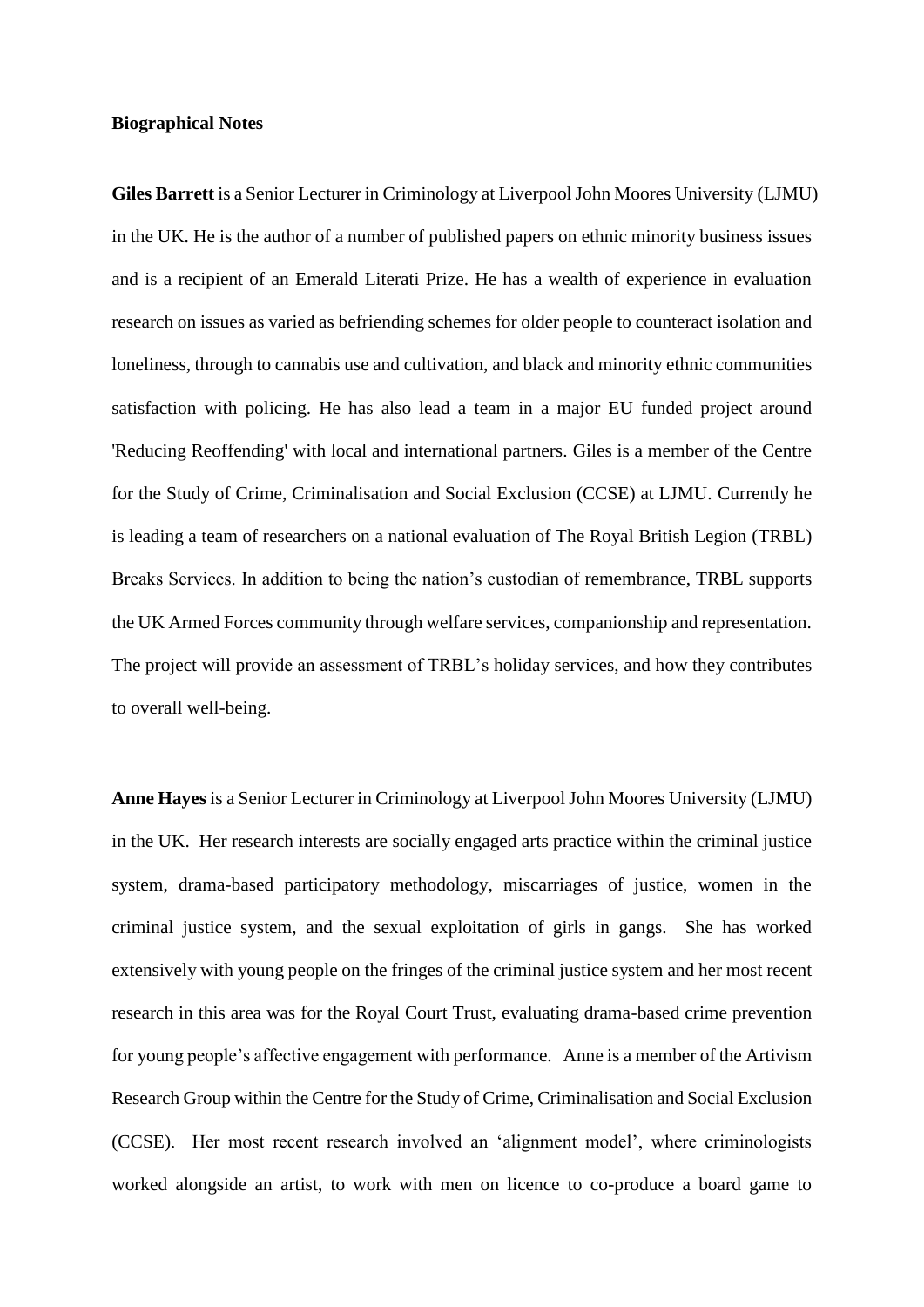represent the men's experience within the probation sector. This work will form part of a larger bid to explore the potential of 'serious games' within the criminal justice system, for both practitioners and offenders. Anne is also Patron of United Against Injustice, a non-profit making organization run by volunteers who have suffered a miscarriage of justice.

**Jim Hollinshead** is a Senior Lecturer in Criminology at Liverpool John Moores University (LJMU) in the UK. His research interests are in 'Green Criminology' (the analysis of environmental harms from a criminological perspective; the application of criminological thought to environmental issues) and the social control and the policing of environmental protest. He also researches in landscape ecology, and is the author of a number of published papers on the ecology and biodiversity of pond landscapes in the UK and Northern Europe.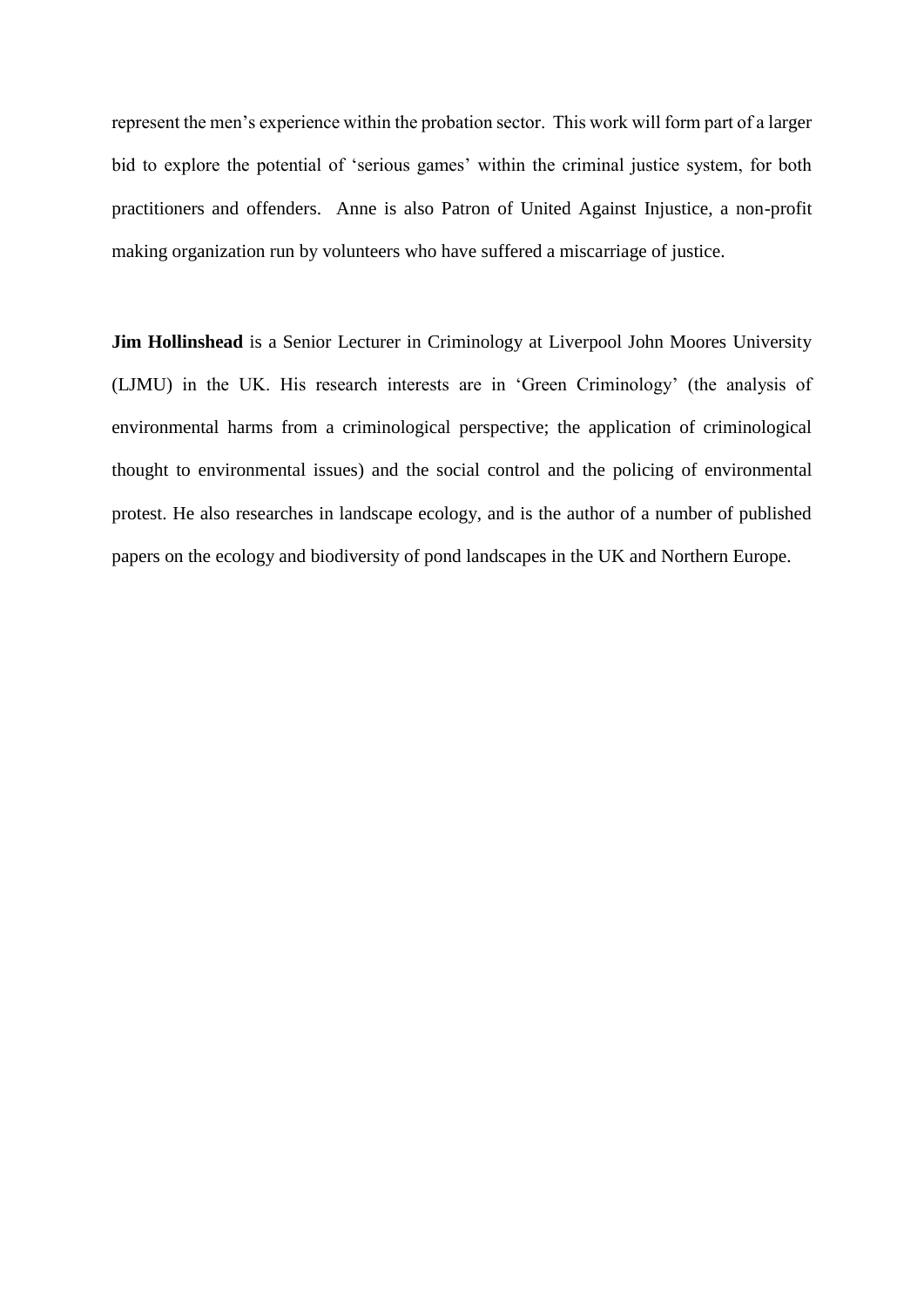# **STUDY ABROAD AND DEVELOPING REFLECTIVE RESEARCH PRACTICE THROUGH BLOGS: A PRELIMINARY STUDY FROM THE UNITED KINGDOM**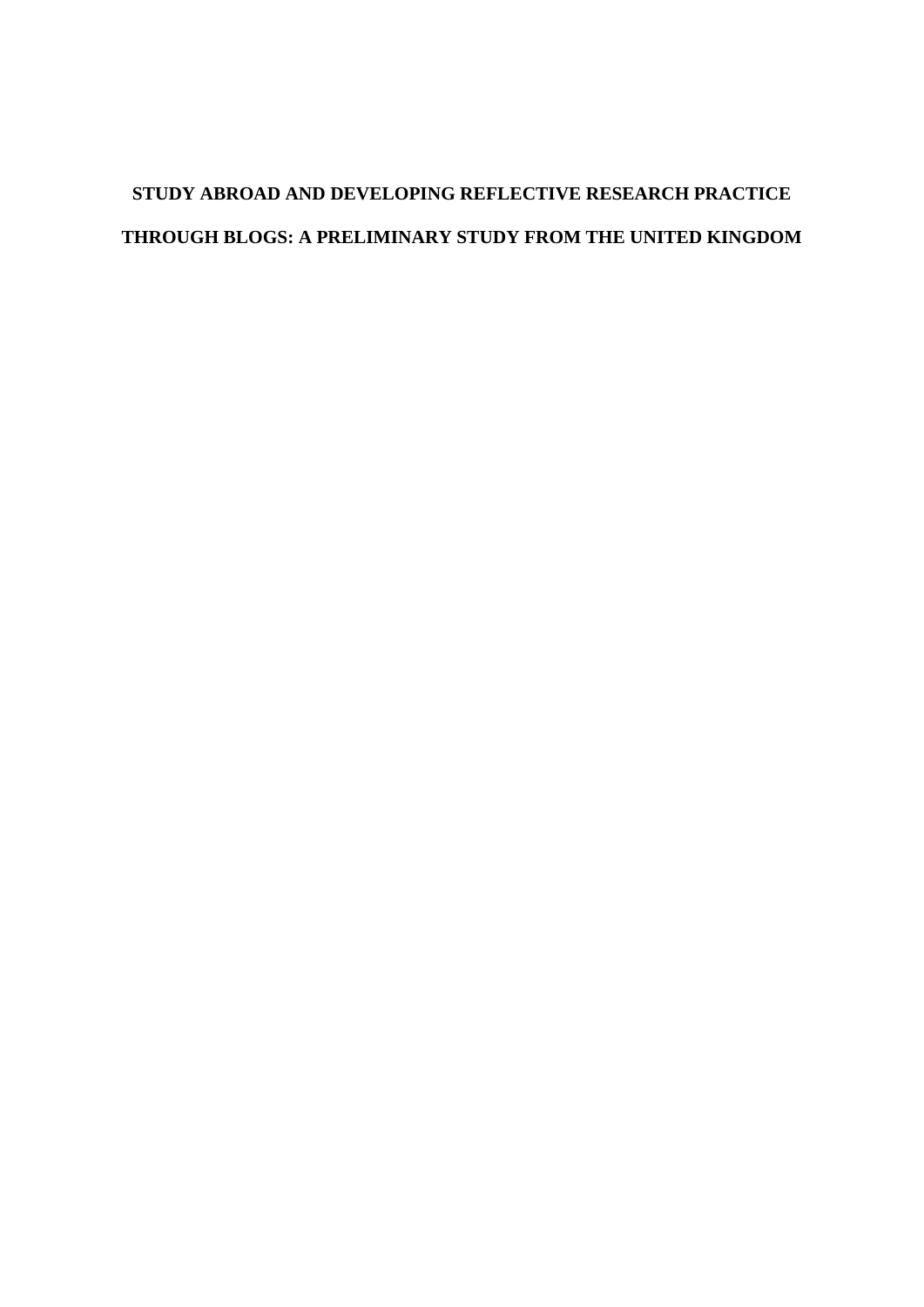#### **Abstract**

Blogs are seen as an important strand of social networking and a significant way of disseminating research ideas and sharing knowledge and perceptions with new audiences via digital platforms. The use of blogs within off-campus activities, such as study abroad field visits, have the potential to enhance students' social media skills and confidence about becoming active researchers in public through communicating field research experiences and reflections on what they see, learn, hear and do. Via a semi-structured questionnaire administered to UK based university students participating in a recent Criminology program field visit to Slovenia in Europe, we assess the extent to which blogging facilitates student reflective practice on their lived experiences of undertaking research in culturally unfamiliar environments. We show that blogging combined with the whole experience of international fieldwork has a 'learning gain' for students exemplified through a willingness to engage in reflective practice, self-awareness and transferable skills.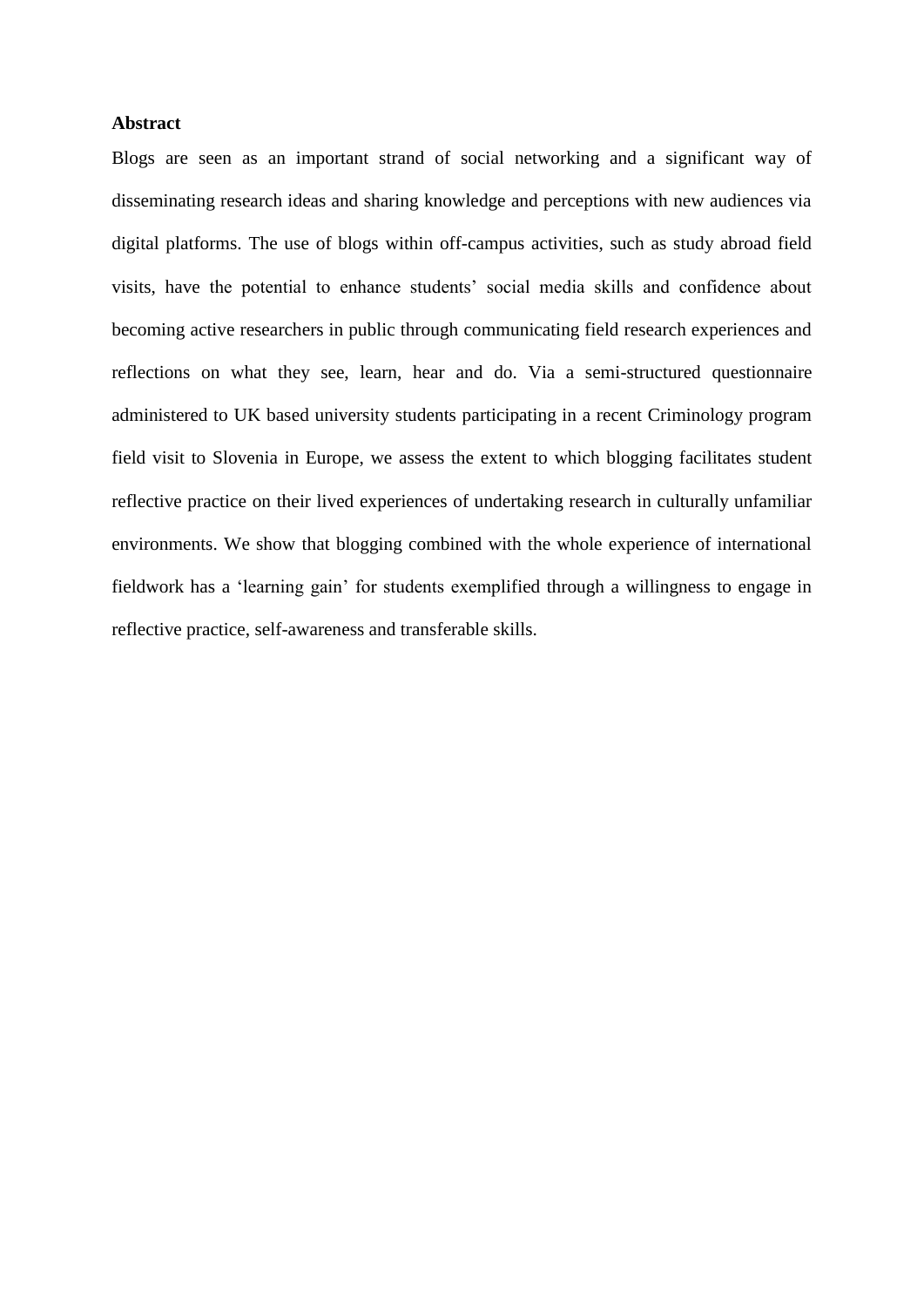#### **Introduction**

The promotion and development of reflective practice among students is not new to higher education. A wide range of higher education disciplines consider reflective thinking to be critical for student learning, and strategies aimed at developing and evaluating this core skill continue to evolve, with a substantial literature having developed. The use of blogs, individually or collaboratively, as a vehicle for developing reflective learning has become a common feature of higher education courses and often of assessment practice, with online blogs promoted as a particularly effective and productive reflective tool in recent years (Krishnaiyer, Raja Mushahar & Ahmad, 2012; Yang 2009). Blogs, or Weblogs, originated in the 1990s, emerging from the explosion of peer-to-peer technologies that saw the development of online forums, personal web pages and email lists. They have since become a pervasive feature of online life. Blog use in higher education has developed rapidly, and a broad pedagogic literature has also developed. Studies are available, for example, from nurse clinical education (Ladyshewsky & Gardner 2008), occupational therapy (Wild, McCormack, Warren, Buckly & Cahill, 2013), teacher education (McGarr & Moody 2010), biomedical sciences (Ajeneye 2005), accounting (Ballantine & McCourt Larres, 2007), language teaching (Lee 2012), library and information sciences (Chawinga 2017), public relations (Wolf 2010), agriculture (Douthit, Schaake, Hay McCammant, Grieger & Bormann, 2015), and business education (Jackling, Natoli, Siddique & Sciulli, 2015; Wang, Li, Yeh, Cheng, Chiou, Tang & Tang, 2016).

This paper presents findings from a study of students' attitudes and approaches to reflective practice. The key research questions include: (1) how, and to what extent, does blogging facilitate meaningful reflection on one's own research realities and lived experiences; and, (2) what other learning gains might there be for students? To investigate these questions, we examine how a cohort of UK based Criminology students working in small research teams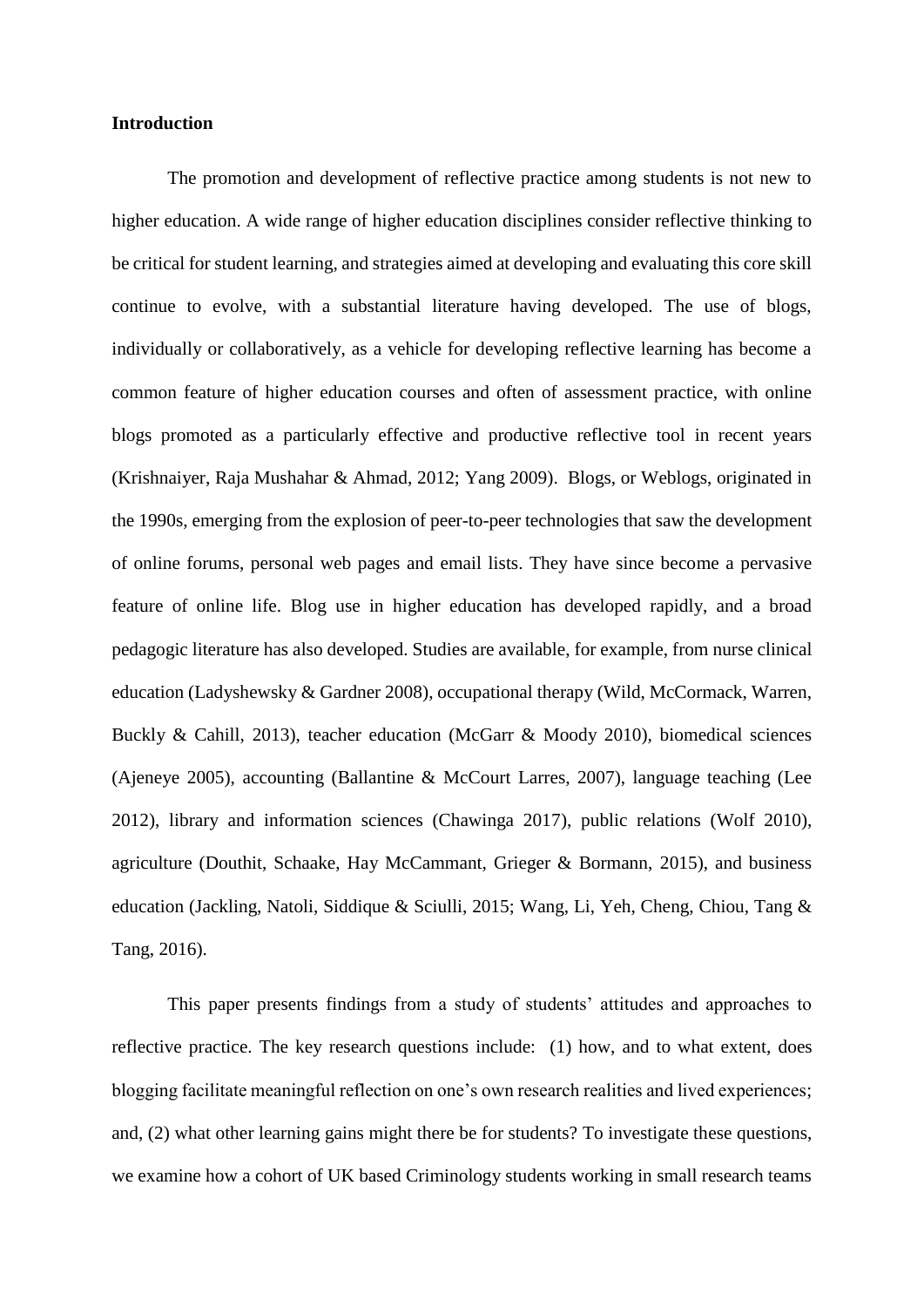write about and reflect upon their international fieldwork experiences in Slovenia. We also analyze whether blogs provide an appropriate vehicle to document and reflect upon their lived experiences nurtured during fieldwork. Moreover, does democratizing the research process (Novak 2010) via blogging and asking students to become the providers, consumers and mentors of research practice knowledge promote greater research confidence among students?

#### **Reflection through blogs**

The term and concept of reflective practice can be seen to represent in fact a range of often quite disparate notions, reflecting the range of disciplines and traditions within which it has developed (McGarr & Moody 2010). Reflection in and of itself need not necessarily be a critical process, or a constructive one. To use Bolton and Delderfield's (2018: 14) phrase; "…reflective practice can fall into the trap of becoming only confession". Muncy (2014), citing also Pavlovich (2007), argues that reflective learning is more about a student's intellectual approach to the introduction of new material than any conclusions the student may draw from "learning" something. The ability to think deeply about content, and make connections from it to existing knowledge and life experiences, is the key to reflective learning.

A primary function of blogs since their inception has been to provide individuals with a means of such personal reflection on the world (Oravec 2003). A key educational function of blogs is to provide a learning resource that has the potential to develop deep learning, especially by encouraging students to confront their own opinions and contemplate how their views might be interpreted (Oravec 2002), providing opportunities for students to reflect on their learning experiences. Thoughtful reflection on new information promotes the making of connections between disparate ideas, allows learners to consider the resonance of abstract concepts with the concrete world, and construct new knowledge (Foster 2015). Reflective learning exercises proceed from the starting point of new knowledge being constructed by individual learners,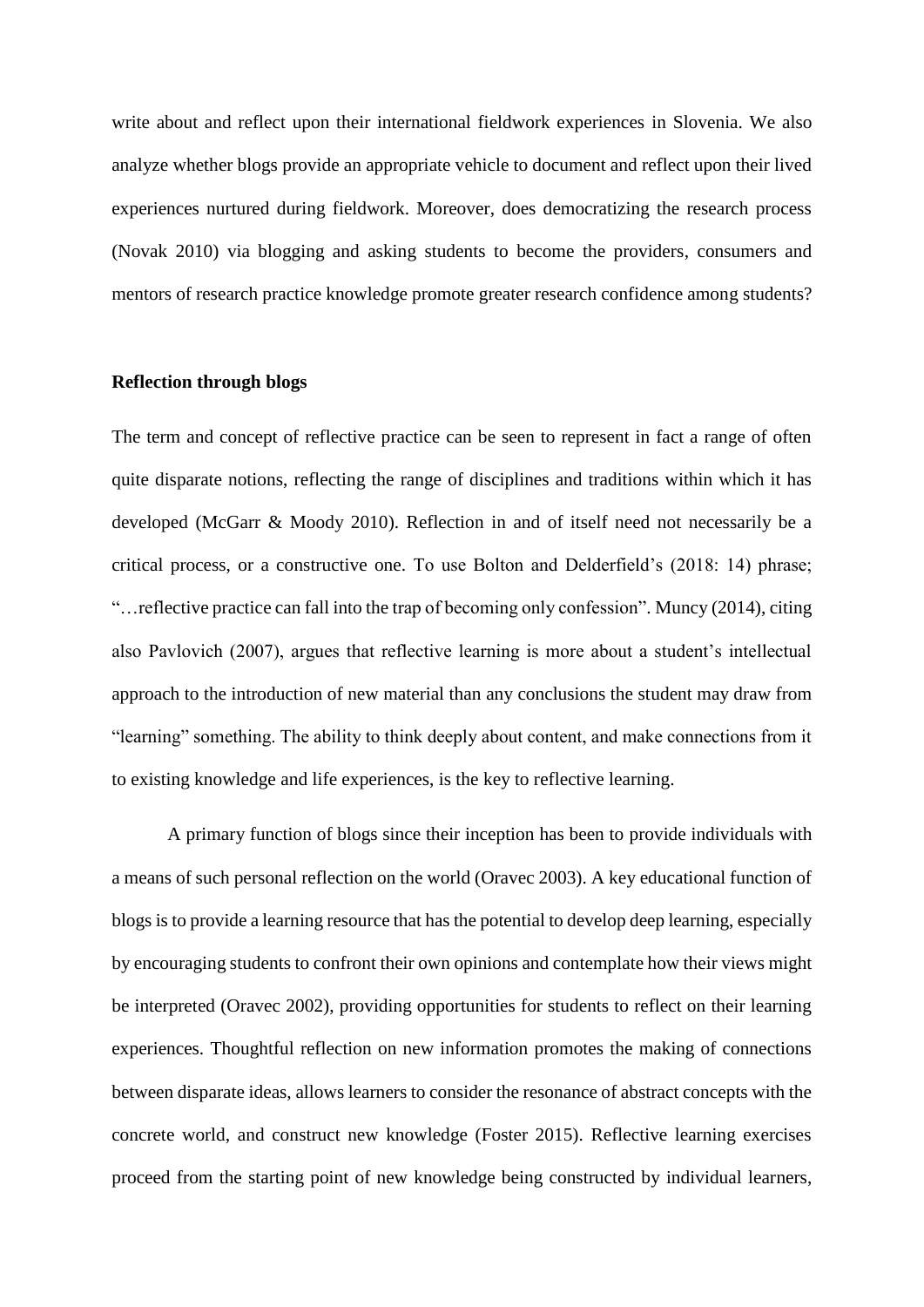through students building their own cognitive structures and mental models. Cameron (2012) and Ferdig & Trammell (2004), argue that blogging addresses very effectively this discursive nature of knowledge construction because interactive feedback is integral to the blogging process, producing engagement that is immediate, and promoting interactive discursive learning experiences conducive to higher order thinking and knowledge construction.

Munday (2010), and Clark & Hardham (2010) showed that structured blogging helps students to take responsibility for reflecting on and documenting processes in their own learning, and to improve learning outcomes, particularly when engaged in group and collaborative learning. Conscious reflection helps in linking the contents of course materials to life experiences thereby making the learning experience more personal and thereby deeper and more lasting (Foster 2015). Reflection, as observed by Boud, Keogh & Walker (1985), is "an important human activity in which people recapture their experience, think about it, mull it over and evaluate it" (p. 19).

While Cameron (2012) has stated that blogging promotes interactive learning experiences due to its collaborative, discursive nature, it has been argued that such advantages are not necessarily inherent. Concerns related to engagement with e-learning have specifically addressed issues with reflective practice related to blogs. Ajeneye (2005) states that students often find online reflective writing onerous, a time-consuming interruption to learning. Jackling et al. (2015) examined the potential benefits of blogging in the context of collaborative group learning in a multi-cultural student cohort. They identified a range of factors which may undermine the learning benefits of collaborative blogging activities including; poor interpersonal/intercultural relationship skills, perennial fears of reduced grades/freeloading peers attendant to assessed group work, students' undervaluing of activities/tasks not subject to summative assessment, or attracting too low a mark allocation to justify a high level of commitment. This and other studies (Glogoff 2005; Platzer, Snelling & Blake, 1997) indicate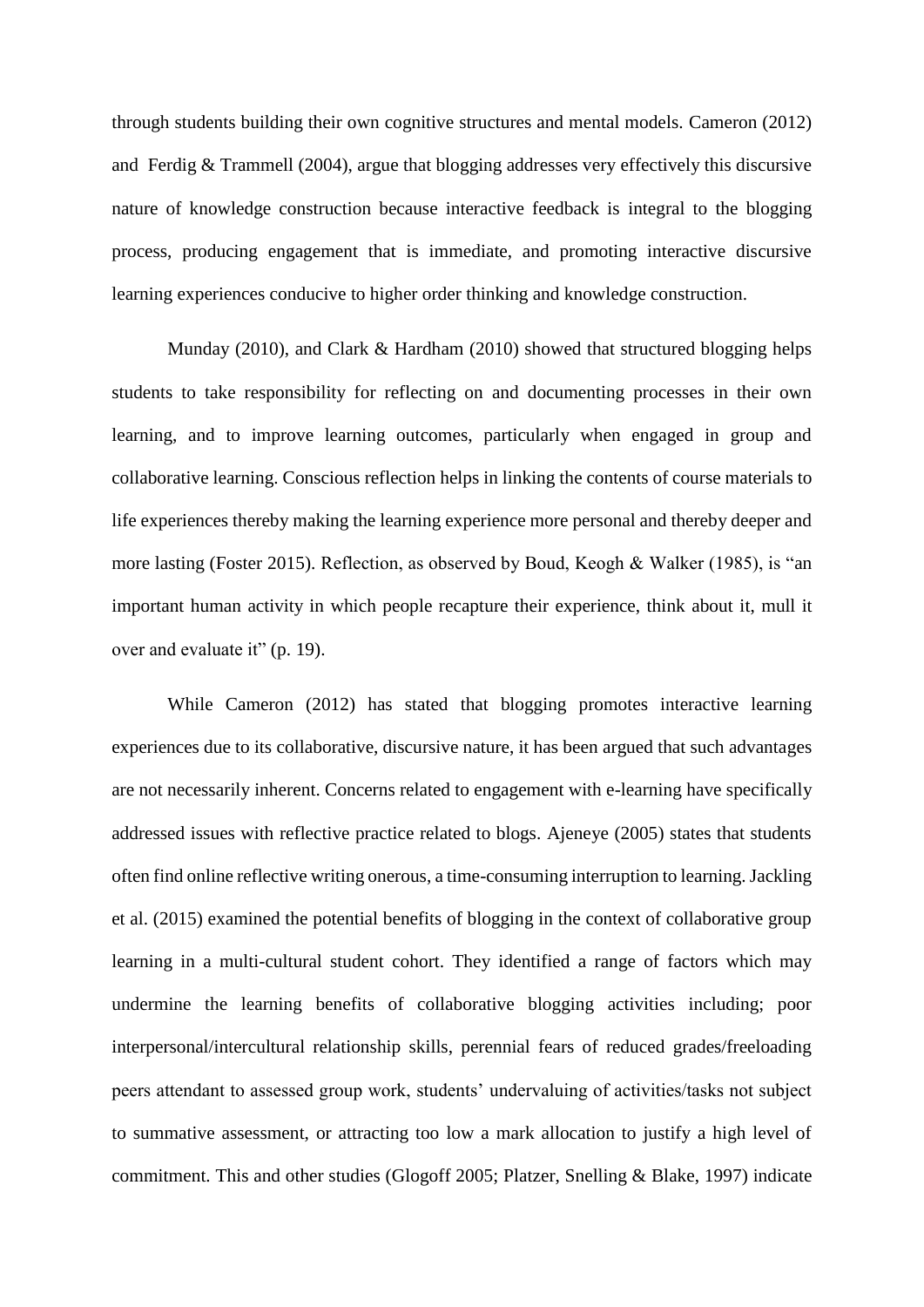that overall student attitudes to blogging are mixed, but positive, collaborative and reflective engagement, and delivery of the intended learning outcomes, is dependent upon a high degree of focus and preparation.

Ladyshewsky & Gardner (2008) argue that despite the common assumption that as young people in the main, students are IT literate and media savvy, most have little or no direct personal experience of blogging or of blogging applications prior to encountering them as a (frequently summatively assessed) learning activity. Indeed, several studies (e.g. Muncy 2014, Farmer et al. 2008), have highlighted significant resistance to engagement with the blogging process on the part of some students, and almost all the studies examined identify significant numbers of students (as high as 25% in Muncy 2014) who decline to engage effectively with the activity. Most if not all found, however, that most students ultimately enjoyed the simplicity, immediacy, accessibility and convenience of the blogging process. The early introduction of students to blogging activities is advised, and Muncy's findings support the provision of structured workshop support for the setting up of accounts, supervised familiarization with the chosen applications, and provision of example blogs. Both deadlines and incentives for early and frequent posting, and penalties for infrequent and late posting, were viewed as necessary to avoid last minute activity. This was seen as having the potential to undermine the benefits of the exercise by reducing the time available to build up a stream of ideas, get feedback, implement suggestions, and develop the reflective discourse that is the primary pedagogical purpose. That technical obstacles to the free flow of ideas, and anxiety regarding (to most students) novel forms of engagement and assessment should be addressed as early as possible and certainly before blogging is employed during fieldwork or practice placement, is a common conclusion.

Green (2005) used the term "spaces of influence" (p. 295), where an individual learner can develop with and through the support of others, expanding and developing upon the work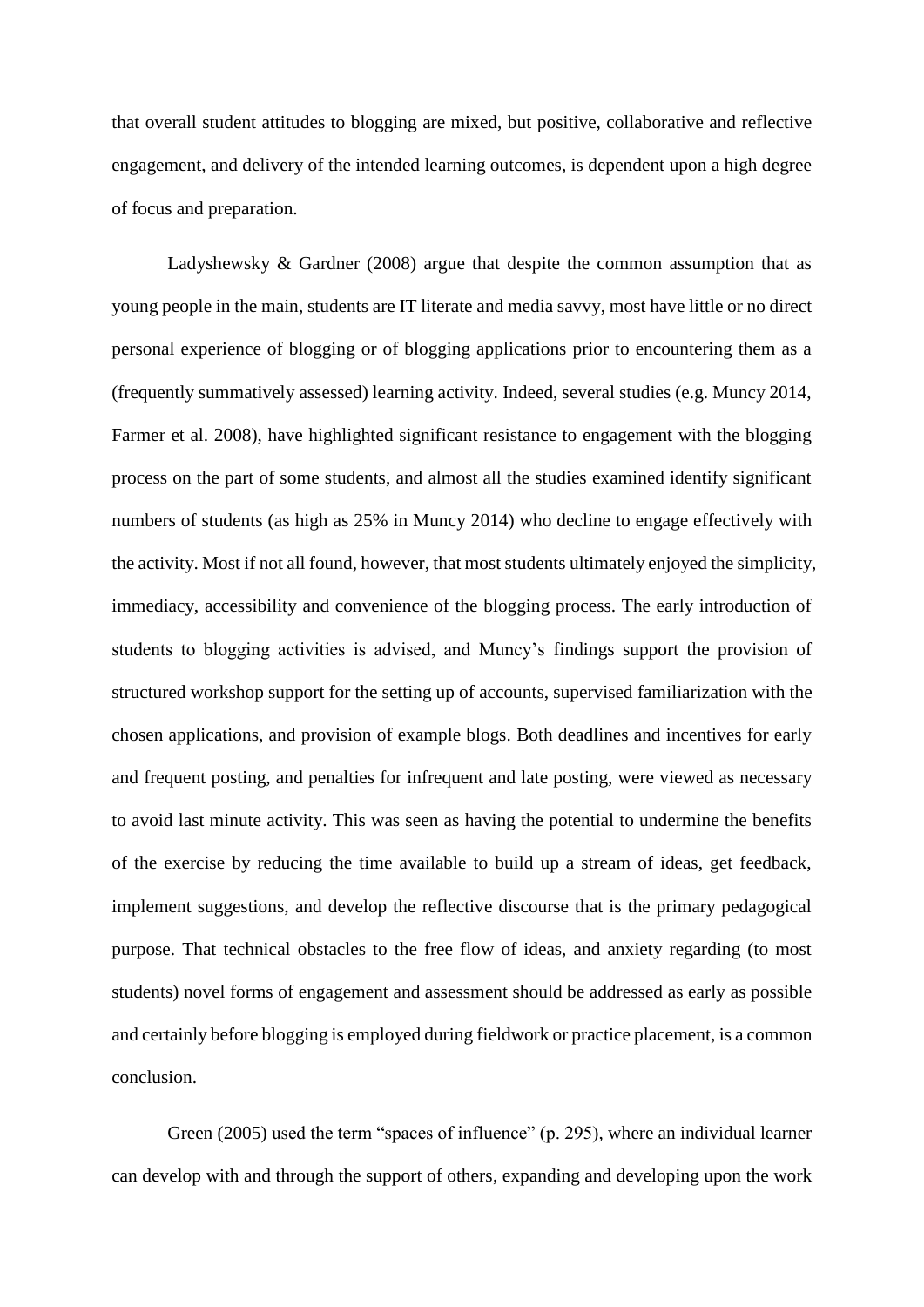of Vygotsky (1978, 1986), which proposes that social interaction is fundamental in the development of cognition. Group based collaborative learning allows an individual learner to learn with the active support of others; his or her peers, opening up possibilities for experiential learning and the integration of disciplinary knowledge through reflection, discussion and peer dialogue. "Discussion about the state of one's knowledge forces novices to explicate their reasoning…[and] fosters the development of meta-cognition, as it requires students to think about their thinking, and to consider how much they know and do not know" (Ladyshewsky & Gardner 2008, p. 242). Foster (2015) addresses this aspect of peer readership of online blogs, as opposed to what he terms 'low stakes' reflective writing such as 'offline' journals. Foster found that neither private 'low stakes' journals, nor public blogs produced definitively higher quality reflections from students, rather identifying that "students appear to be overall more likely to take greater *intellectual* risks in blogs, which they know will be read and commented upon by their peers. Conversely, journals—the more private option— compel students to be vulnerable and take more *personal* risks in their reflection." (p.111, our emphases). In blog posts, Foster found students were significantly more likely to take a position on a controversial issue, to develop a personal theory about the social world, and enter into debate around them. Public blogs incorporating peer readership, appear from Foster's evidence to induce intellectual risk taking in students, and to engage them more with logic and rationality. Substantial research has demonstrated that blogs can be, with adequate preparation and clarity of purpose, highly effective as tools for developing student's reflective capacity and practice, and can render positive learning outcomes; whether these outcomes are the *product* of peer readership, however, is still uncertain.

As Chaumba (2015) observes (citing also Brookfield, 2010; Rodgers, 2002), fundamental in the reflection process is an occurrence that contradicts or unsettles assumptions or prior knowledge, leading to a process of reflection as an attempt to resolve the discrepancy.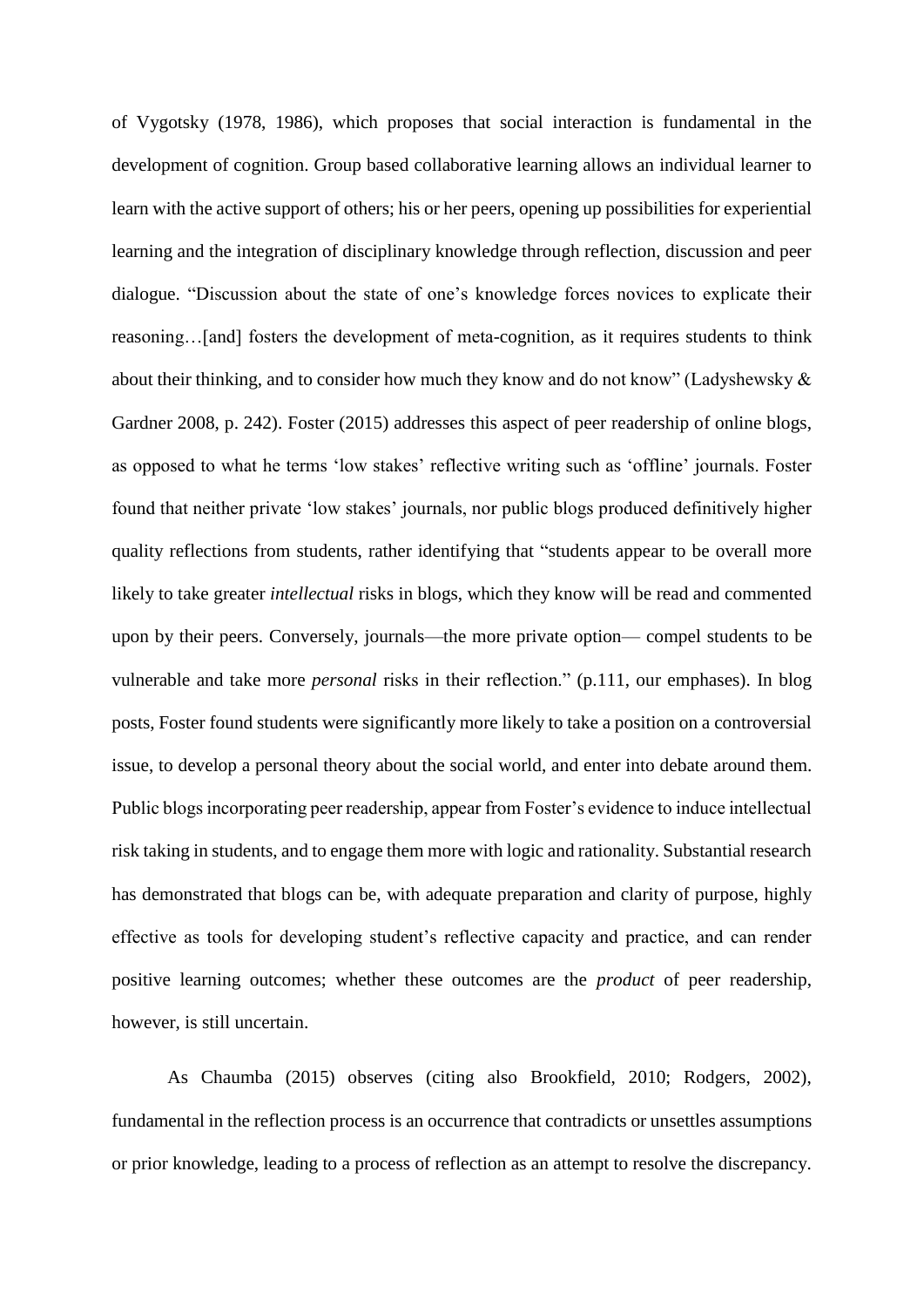Experiences of such cognitive dissonance is a common feature of fieldwork, particularly international fieldwork. Simm and Marvell (2015) have observed, in the context particularly of international fieldwork and the importance of sense of place, that through critical reflection, challenges to our reasoning and attitudes can be acknowledged, and new meanings validated, especially through challenge by unfamiliar encounters and experiences, which may lead to transformative learning (Brookfield, 2012). As Kolb states, "learning is the process whereby knowledge is created through the transformation of experience" (Kolb, 1984, p. 38). Reflective diaries, travel journals, or perhaps more particularly in light of the research examined above, particularly collaborative blogs, offer a vehicle for students to make sense of their observations and experiences (Dummer, Cook, Parker, Barrett & Hull, 2008; Glass, 2014).

## **Fieldwork in Criminology**

While fieldwork training is a relatively novel development in Criminology programs in the UK, it does have a much longer lineage within subjects such as Geography where it is an intrinsic feature of the discipline. Increasingly, fieldwork skills and experience are developing broader appeal within Criminology and social science more generally. There is a growing recognition that students should experience and be actively involved in real world activities because firsthand experience of criminological issues and matters of social harm complement more traditional approaches to learning such as lectures, seminars, use of television programs and key text readings (Morris & Marquart 2010). In doing fieldwork, Criminology students can enhance a whole range of skills. These include interpersonal skills derived from close working contact with other students and staff. Analytical skills can be honed through reflecting on criminological and social harm issues and the proposed solutions to crime-related problems. Observational skills derived from experiential learning and a respect for the environment around them can also be enhanced. Applied research skills and methodological skill-sets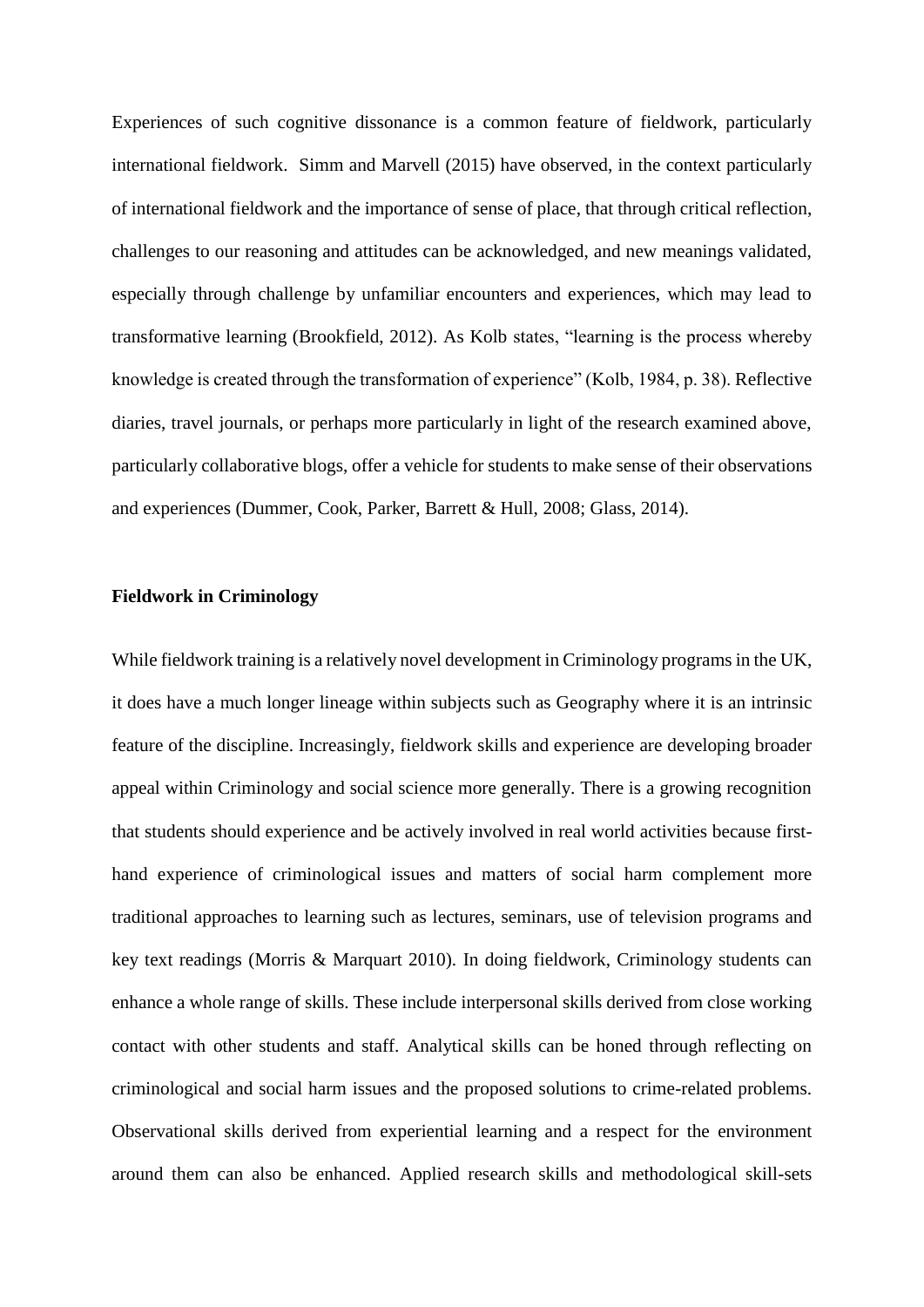through conducting research in unfamiliar environments involves not only looking at processes but linking processes to outcomes. The development of these skills complements the UK Quality Assurance Agency for Higher Education subject benchmark statement for Criminology (2014) and its emphasis on research training skills.

## **Methodology**

Seventy-four undergraduate Criminology students at Liverpool John Moores University (LJMU) in the UK participated in this study abroad course. Students spend five days in Slovenia and engage in problem-based fieldwork, which develops transferable research skills (Houser, Brannstrom, Quiring & Lemmons 2011; Evenson 2013). During the trip, they meet and conduct interviews with public, private and not-for-profit agency officials responsible for implementing harm reduction initiatives in relevant areas. These topic areas included interpersonal violence, homelessness and forced migration. The Criminology program at LJMU is one of the largest in the UK in terms of student numbers, with approximately one hundred and seventy five students graduating each year with degrees that have Criminology in the award title. Figure one reveals that the overwhelming majority of participants (94.6%) were in the 20- 24 age category. In terms of gender, 82.4% of the cohort were female which is not unusual for subjects in British universities allied to law such as criminology. In terms of ethnic group, 94.6% were white. All students were in the final year of their three-year bachelor's degree program. Prior to starting the research, the researchers were able to brief the participants about the blog assessment task and its key learning outcome:

"To monitor, appreciate and reflect critically on one's own learning and experiences of carrying out research in an unfamiliar social, cultural and physical environment".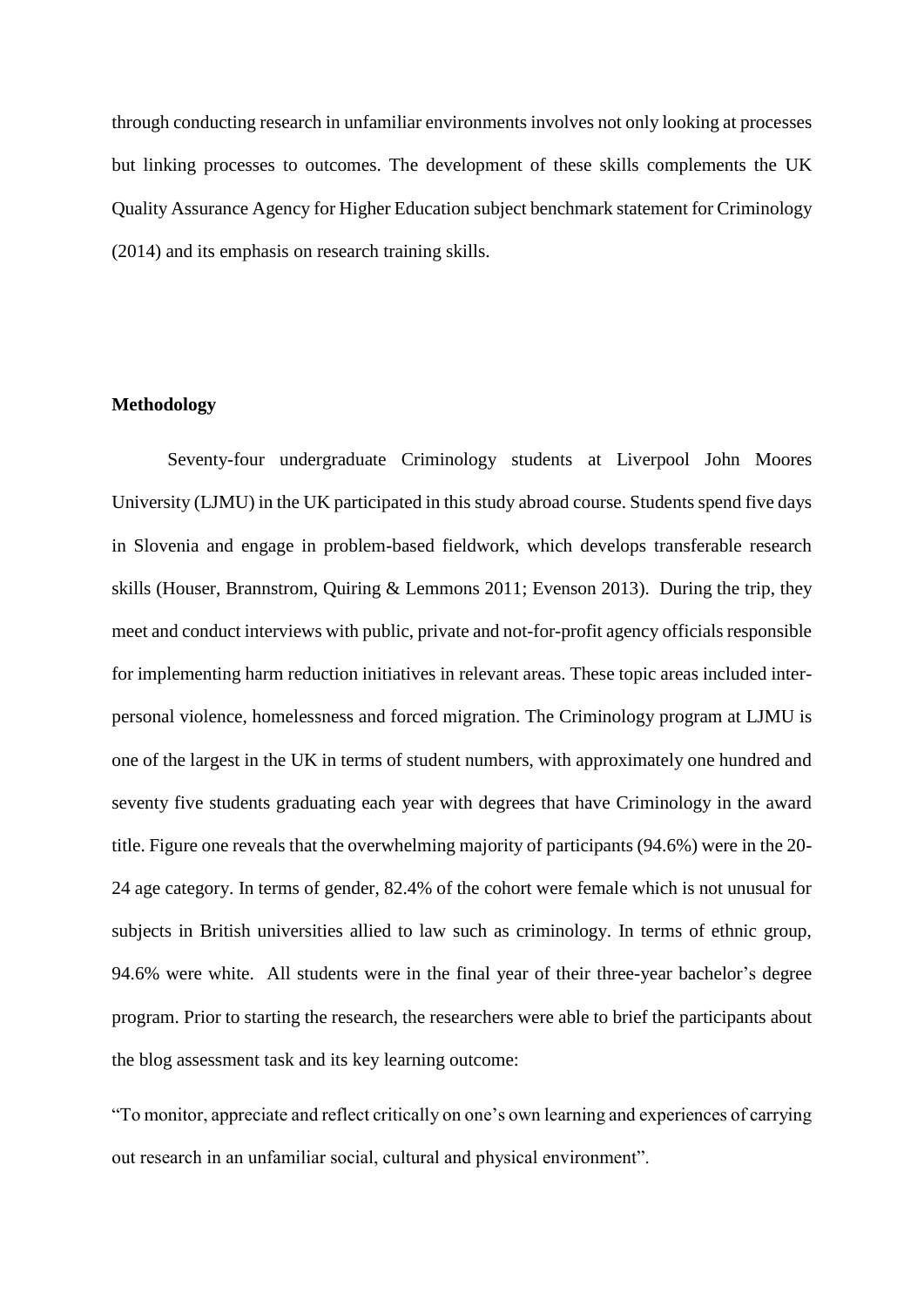The student groups had to write five blogs during their study visit. These blogs would be published off-line and only available to fellow students and staff teaching the course. As Foster (2015) argues, peer scrutiny encouraged the students to take intellectual risks with their writing. These risks were ameliorated somewhat by the opportunity before the study visit to submit a draft blog for formative assessment. The students were also provided with possible topics for their blogs based on what past students had written about and this served to further ease concerns about this unfamiliar reflective writing task. The research team spent time explaining any possible ambiguities in the survey questionnaire that the students identified. This made for a more informed cohort of students that were tuned into the ethos of this research project.

[Insert Figure 1 here]

In accordance with University research ethics, each potential participant was provided with a participant information sheet in which informed consent was embedded within the questionnaire rubric. Each student was invited to complete a semi-structured questionnaire toward the end of the international field visit. In this way, we were able to pitch the investigation to a captive audience but more importantly the students had undertaken several days of field research and were in a better position, in terms of their experiences, to reflect upon the processes and practices that they had utilized. All completed questionnaires were collated and analysed quantitatively using Statistical Package for the Social Sciences (SPSS). The open-ended qualitative data were subjected to a rudimentary analysis using the QSR Nvivo software tool.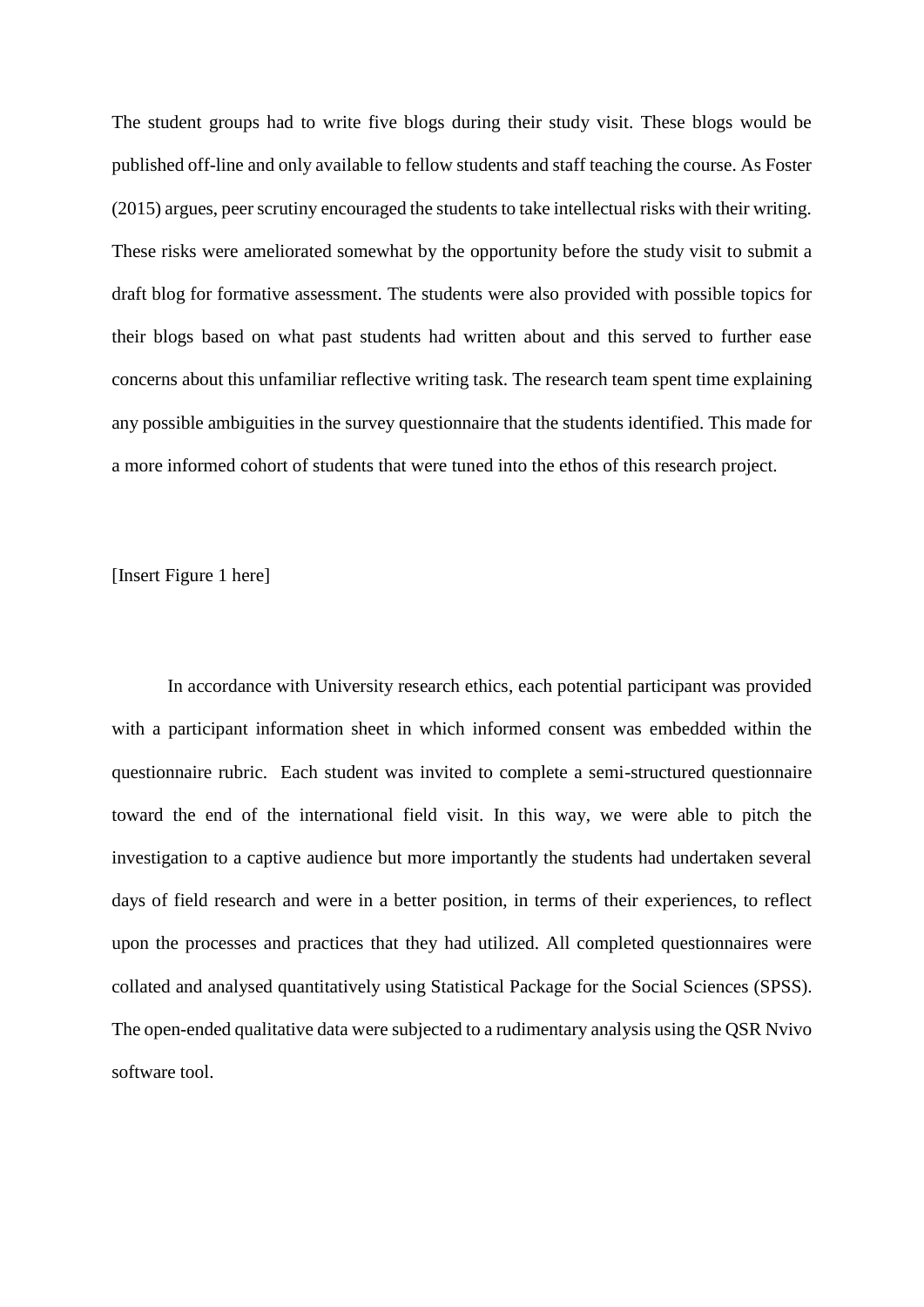#### **Analysis and discussion**

# *Prior experience of blogs*

Despite the prevalence and importance of social media platforms amongst young people today, it was a little surprising that very few students (20% of those who participated) prior to doing the International Fieldwork module had written any kind of blog. Douthit et al. (2015) noted a similar finding in a study examining blogging and learning journals by American college students. Whereas Facebook, Twitter, Instagram and WeChat for example lend themselves to instant and rapid posts or replies in the form of limited word messages and/or images, likes and emojis. Blogs on the other hand are unique and can be seen as straddling the formal/informal writing divide and arguably requiring more time and effort to compose the several hundred words that make up the typical blog. Through classroom workshops, sharing of blog examples from elsewhere and previous student work, the participants appeared to grasp well what blogging involved in the context of this International Fieldwork in Criminology course:

*"To me a blog is somewhere you can express your views in a creative and informal manner"* (Research Participant 15).

*"Reflecting on practices"* (Research Participant 30).

*"A piece of work (academic) which is written in an informal way about a topic. Can include pictures and links to other sites – more relaxed document"* (Research Participant 26).

The relatively recent surge in the popularity of vlogs (video blogs) needs to be acknowledged at this point and despite the mundane nature of some of these vlogs (e.g. recordings of daily life), they can still require a significant amount of production effort and editing prior to publishing on platforms such as YouTube. Unfamiliarity with blogs clearly had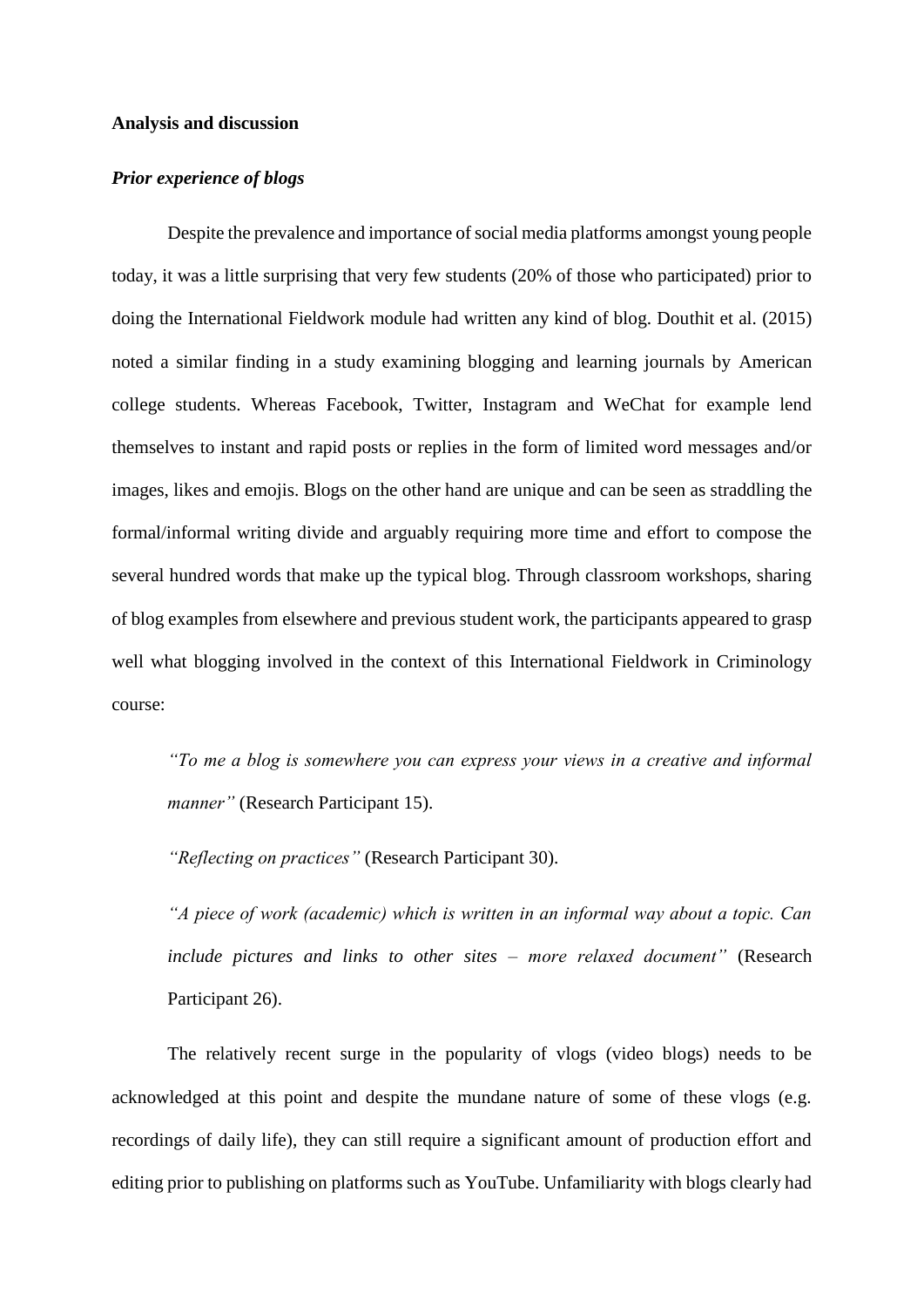the effect of shifting many students from the relative comfort zone of more traditional essays, exams and reports to a less familiar and uncertain assessment territory of writing about their research positionality (Dummer, et al. 2008). The following participant's insight captures the views of the majority of students:

*"[Yes it has taken me out of my comfort zone] because it's not as academic, nothing we've done before (that goes towards a degree). However, I do like the flexibility and chance to be creative and write from my own perspective for a change"* (Research Participant 73)

Hence, the opportunity to produce blogs rather than traditional forms of assessment provided students with the opportunity to try out new skills and take intellectual risks. These experiences gradually appeared to instil confidence within the participants and their competence as a researcher when confronted with unfamiliar challenging situations and environments (Haro, Knight, Cameron, Nixon, Ahluwalia & Hicks, 2014)

[Insert Figure 2 here]

## *Triggering a change in research practice*

Research participants were asked what they found beneficial about the blog assessment task (Figure 3). The most popular answer related to the capacity to promote critical reflection on research practice (37% of respondents). The views of the participants below are typical of this 37% of respondents:

"It is making me understand how I can influence research" (Research Participant 74).

Another 34% of participants pinpointed the blog as a creative form of assessment that was interesting and novel to them.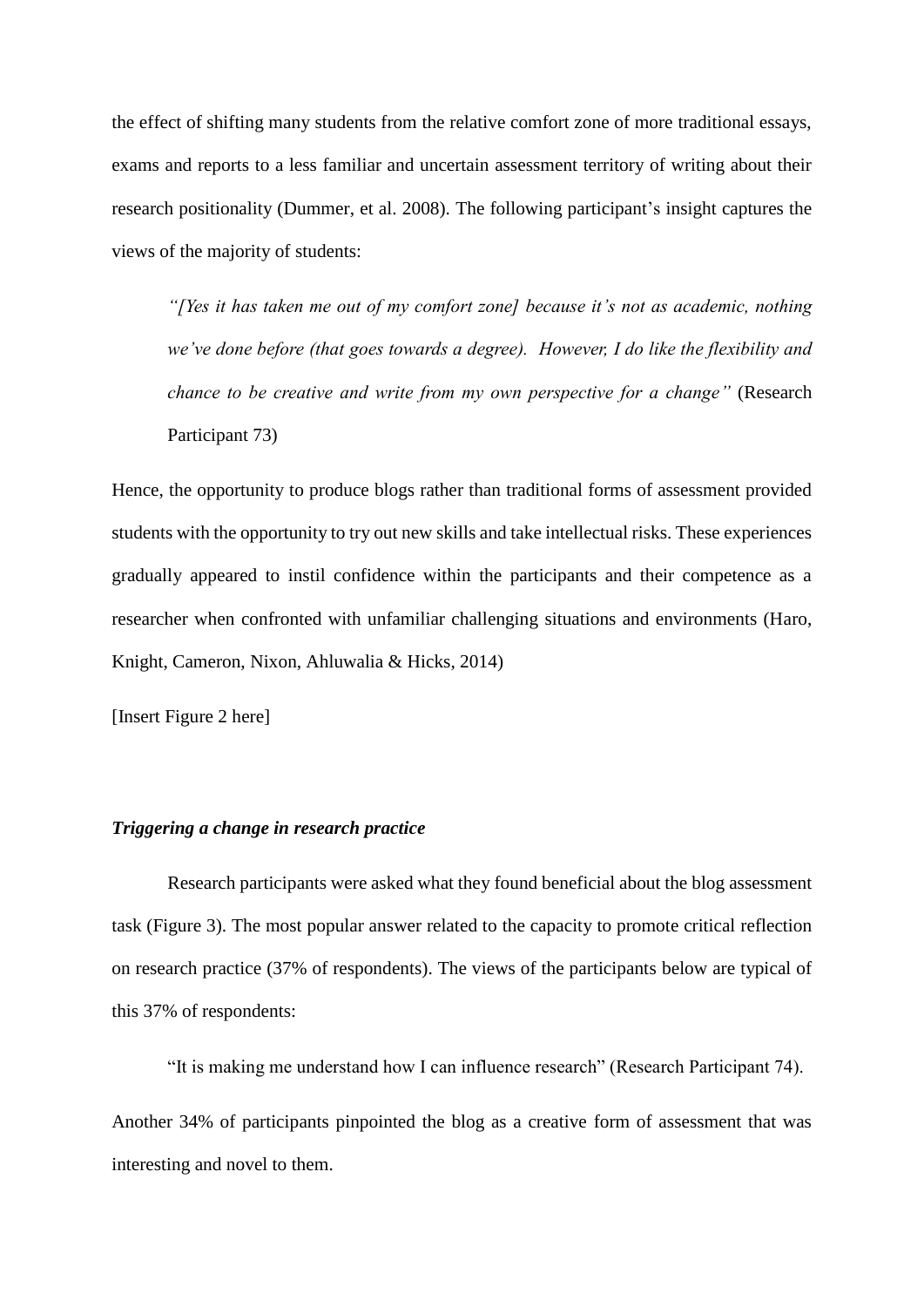"It's an unusual assessment for me to do and I liked doing something different from an essay" (Research Participant 22).

"It makes you think 'outside the box'" (Research Participant 72).

Teamwork and the opportunity for group working was stated by an additional 12% of respondents. It was reassuring to see that a significant proportion of the group were starting to see the value of the blog in these terms and as a vehicle to engage in meaningful reflection on their research practices. Implicit within a significant number of the qualitative responses to this question was the capacity of the blog to build students' confidence in a variety of ways. This included positively influencing decisions about research in their undergraduate dissertations through capacity building transferable writing skills, and overcoming the challenges of individualism versus teamwork within a developing community of practice (Green, 2005). Wenger (1998) provides a useful working definition of communities of practice in which the interests and values of members have a profound impact on the formation of the community. The community serves as an environment for exchanging knowledge and testing new ideas while still valuing the contributions of each member. It is this mutual respect and the codetermined ways of communication between members, that is critical to the community of practice and its capacity to foster both confidence and collaborative learning. The following short quotes provide examples of this developing confidence and emergent communities of practice:

*"Taught me to write in a more casual expressive way"* (Research Participant 58).

*"Not just working alone, having to constantly work with and discuss everything with others and their different working styles"* (Research Participant 23).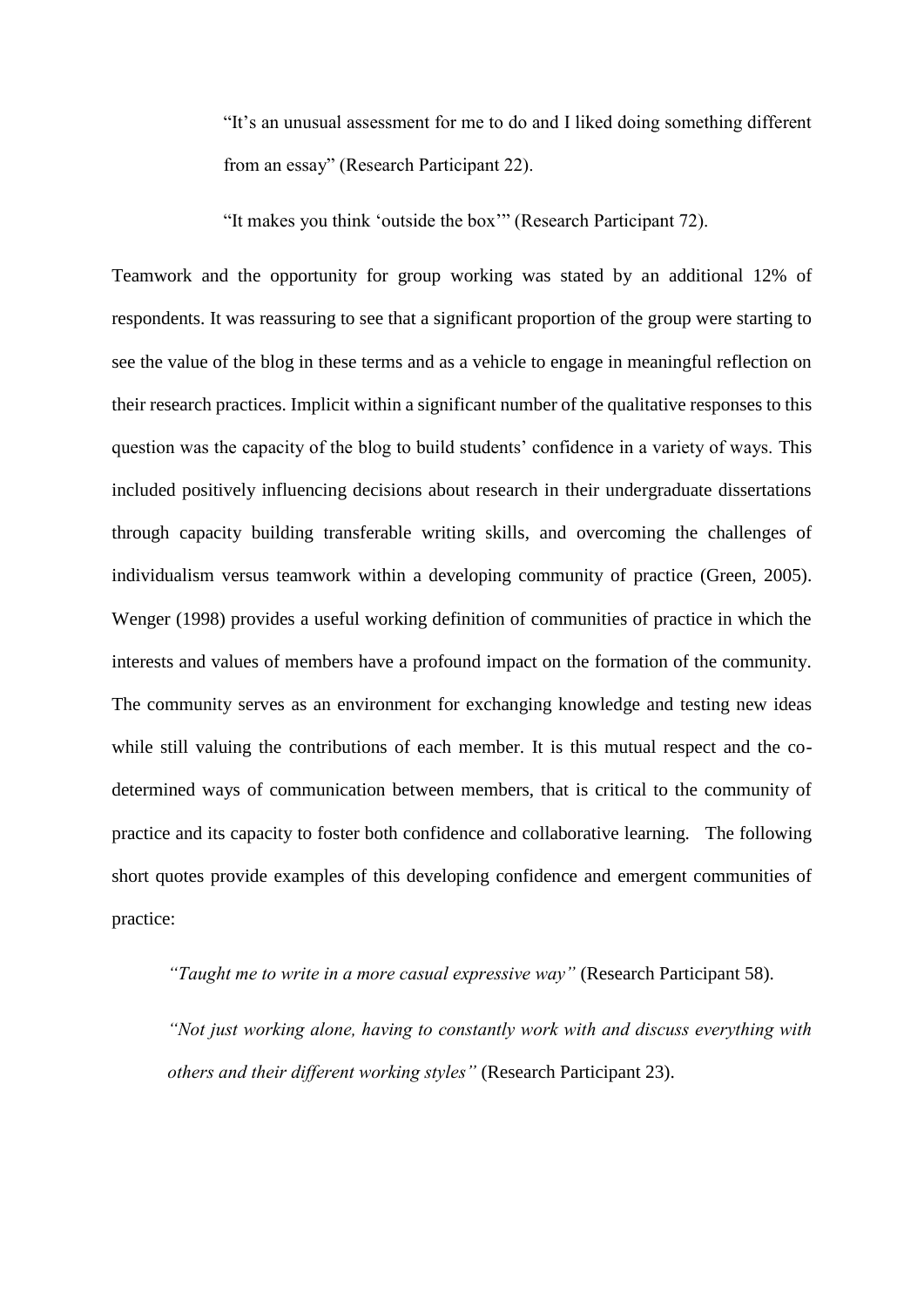[Insert Figure 3 here]

Participants were also asked, by way of a follow-up question, whether engaging in the blog task had altered their research practice in any way (Figure 4). Somewhat surprisingly, given that the blog calls for reflection upon the conduct of research, their own positionality and its potential effects on the research process, only 23% of those surveyed felt that their practice had changed. One reading of this is that the blog task was not having the desired effect and that its impact was limited and superficial. However, an alternate narrative on this finding, points to a group of students who were largely non-reactive to thinking about their own practice, perhaps due to their prior research training, and carried on regardless. Just as importantly, it can be argued that a temporal problem exists here. An unspecified amount of time needs to elapse before a researcher can be truly reflexive and be open to deep and meaningful selfintrospection of their research practices. Blogging about these subjects encourages students to delve into their personal assumptions, beliefs and actions (Hovorka & Wolf, 2009). The timing of this survey towards the latter end of the international field visit could arguably be too soon for this self-awareness and consciousness to fully develop (Bolton, 2010; Moon, 1999).

#### [Insert Figure 4 here]

This temporal argument is supported further, by looking at the response to the psychometric scale question "On a scale of 1-10 (where 10 is high and 1 is low) to what extent has blogging developed an increase awareness of research positionality?" If a score of between one and four is taken to denote a low extent response, a score between five and seven indicates a medium extent response and a score between eight and ten indicative of a high extent response, then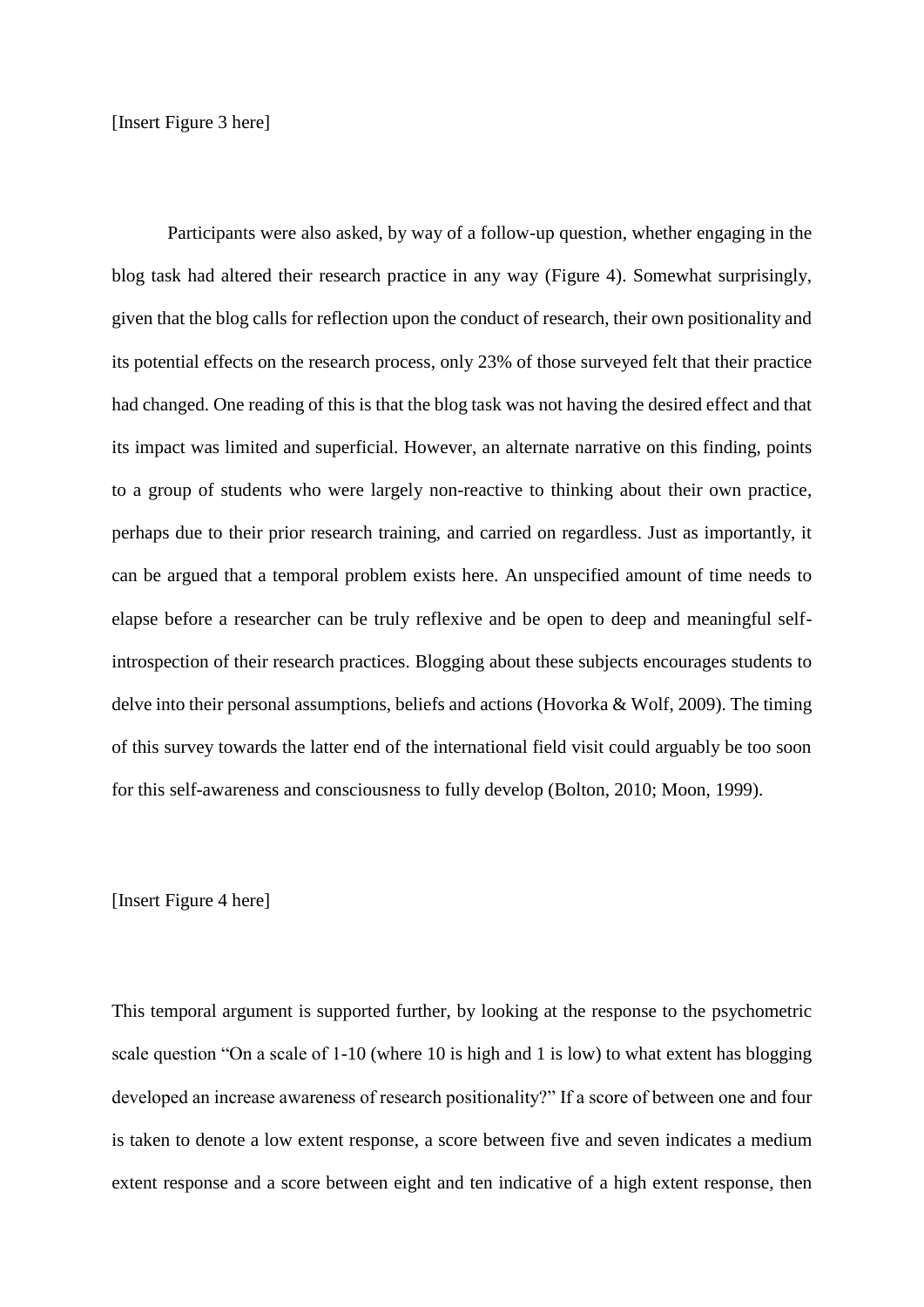Figure 4 summarises the findings from the 69 participants who answered this question. One can conclude from this, that self-awareness was reasonably widespread with 52% of participants indicating a high level of awareness of their research positionality compared to 44% in the mid-level category and only 4% in the low category. These findings resonate with those of Hovorka & Wolf (2009: 12) who highlight that student learning experiences from both residential fieldwork and classroom-based field courses can lead to "experiences of discovery". In the words of a student quotes in their research, "I definitely found this class changed my perspective on feminism/gender for the better…made me question my own values in depth" (Hovorka & Wolf, 2009: 12).

#### **Conclusion**

To conclude, the research has found that blogs do facilitate meaningful student reflection on the research practices they adopt in the field. Asking students to pause and reflect on how they engage in the practice of research is challenging for them. However, when provided with some examples of what possibly their blog reflection might focus upon, the opportunity for introspection on why the research was conducted in a particular way and the influence of one's subjectivity on the research process can be a cathartic experience for some students. Some of the participants in this study found themselves drilling down on their positionality and becoming more aware of their research practices and behaviours. In a small number of cases, this heightened awareness was transferred into the research epistemology write-up for dissertation theses.

By working in research teams, the students were actively encouraged to help each other in the preparation of their blogs and to read each other's entries. Reflection on one's research practices and those of fellow group members was shown to enhance critical reflection and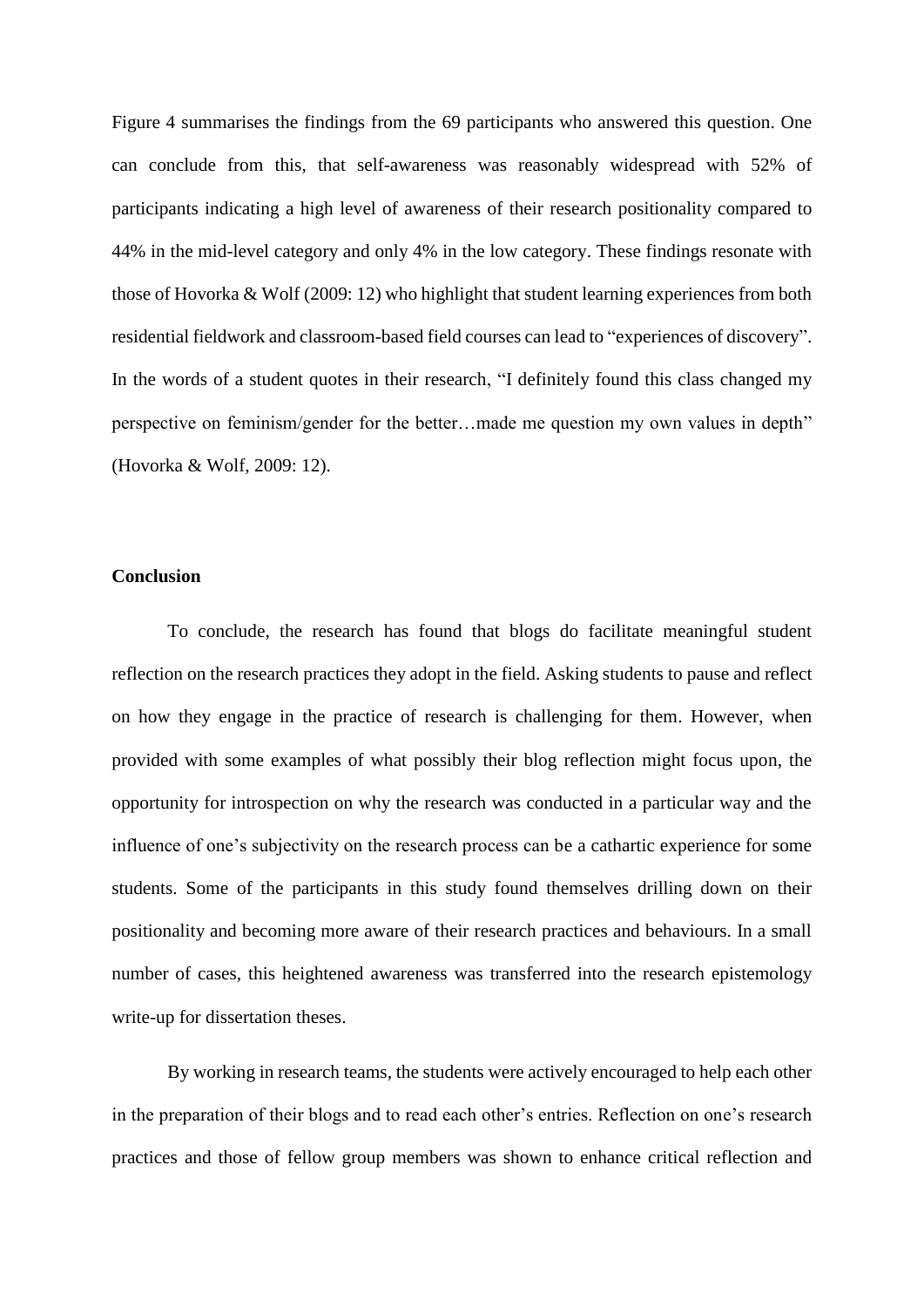mindfulness of their work and influences. In addition, teamwork competencies also received a boost as communities of practice emerged organically through the sharing of ideas, collaborative writing and mutual support of fellow group members. Criminology students in the university, as they are across the UK higher education sector, are very familiar with essay and exam style writing. As revealed above, the blog style assessment and its focus on the practice and process of doing research exposes our students to other forms of creative writing within this era of computer-assisted technologies. There is less conclusive evidence in this research to support the notion of enhanced student research confidence through blogging. Perhaps it is premature to arrive at this conclusion because identifying and reflecting upon transformative levels of research self-efficacy can require a much longer time-period than that afforded by this preliminary study (Bandura, 1997; Margolis & McCabe, 2006)

#### **References**

- Ajeneye, F. (2005). Reflective Practice: A Biomedical Scientist's Perspective. *The Biomedical Scientist,* 49, 573–574.
- Ballantine, J., & Mccourt Larres, P. (2007). Final Year Accounting Undergraduates' Attitudes to Group Assessment and the Role of Learning Logs. *Accounting Education,* 16(2), 163– 183.
- Bandura, A. (1997). *Self-efficacy: the exercise of control*. New York, NY: Freeman and Company.
- Bolton, G., & Delderfield, R. (2018). *Reflective Practice: Writing and professional development* (5th ed.). London, UK: Sage.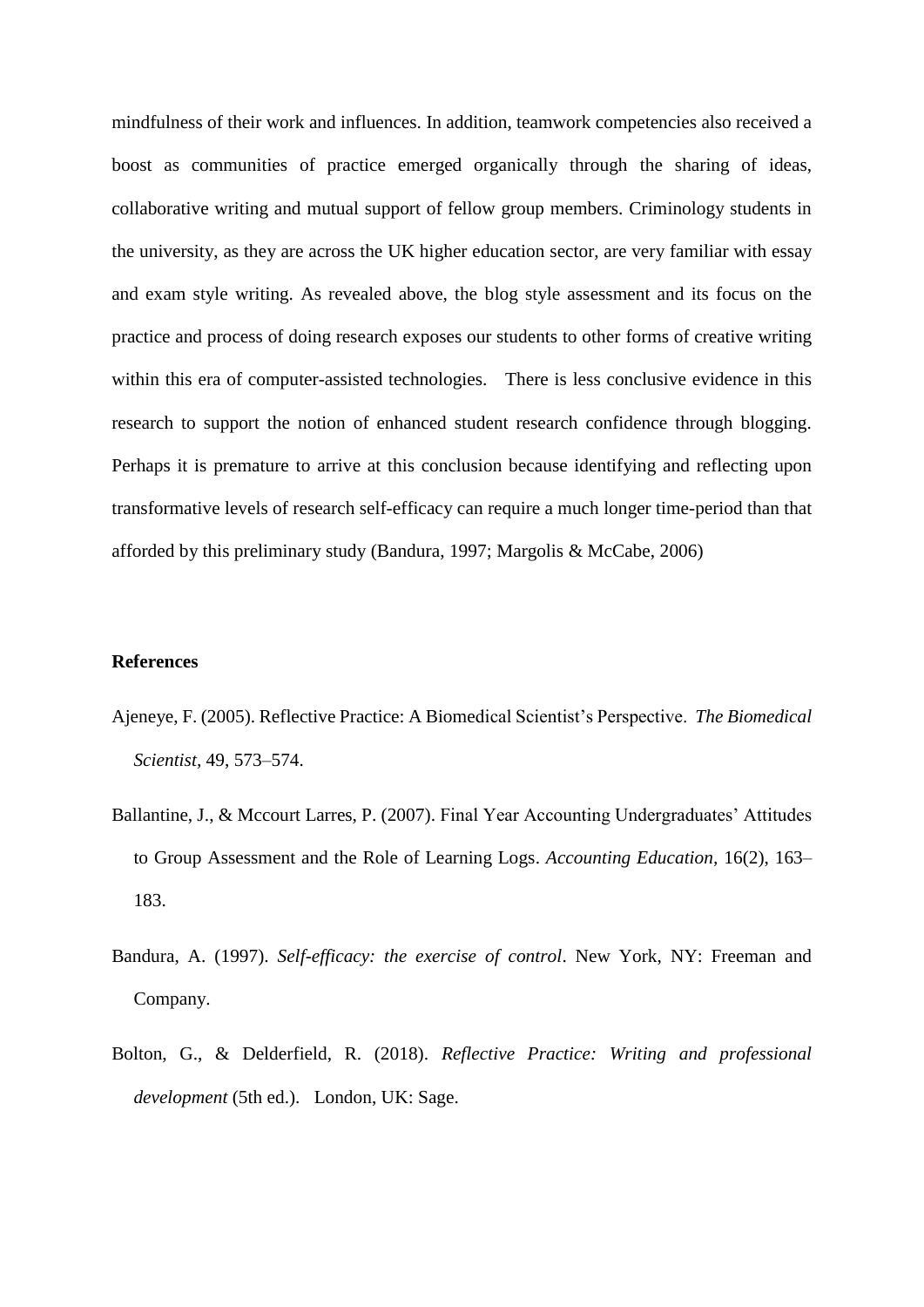- Boud, D., Keogh, R., & Walker, D. (1985). Promoting reflection in learning: A model. In D. Boud, R. Keogh & D. Walker (Eds.), *Reflection: Turning experience into learning* (pp.18– 40). London, UK: Kogan Page.
- Brookfield, S. (2010). Critical reflection as an adult learning process. In: N. Lyons (Ed.), *Handbook of reflection and reflective inquiry: Mapping a way of knowing for professional reflective inquiry* (pp. 215–236). London, UK: Springer.
- Brookfield, S. D. (2012). Critical theory and transformative learning. In E. W. Taylor & P. Cranton (Eds.), *The handbook of transformative learning: Theory, research, and practice* (Chap. 8, pp. 131–146). San Francisco, CA: Jossey-Bass.
- Cameron, M. (2012). 'Economics with Training Wheels': Using Blogs in Teaching and Assessing Introductory Economics. *The Journal of Economic Education,* 43(4), 397–407.
- Chaumba, J. (2015). Using Blogs to Stimulate Reflective Thinking in a Human Behavior Course. *Social Work Education,* 34(4), 377–390.
- Chawinga, W. D. (2017). Taking social media to a university classroom: teaching and learning using Twitter and blogs. *International Journal of Educational Technology in Higher Education,* 14(3), 1-19.
- Clark, L., & Hardham, G. (2010). *Eportfolios – Reflecting on the Evidence*. Retrieved from <http://archive.alt.ac.uk/alt.newsweaver.co.uk/www.pebblepad.co.uk/pp2010/cs13.pdf>
- Douthit, T.L., Schaake, S.L., Hay McCammant, M.R., Grieger, D.M. & Bormann, J.M. (2015). Student Blogs and Journals as Assessment Tools For Faculty-Led Study Abroad Trips. *North American Colleges and Teachers of Agriculture Journal*, September, 213-218.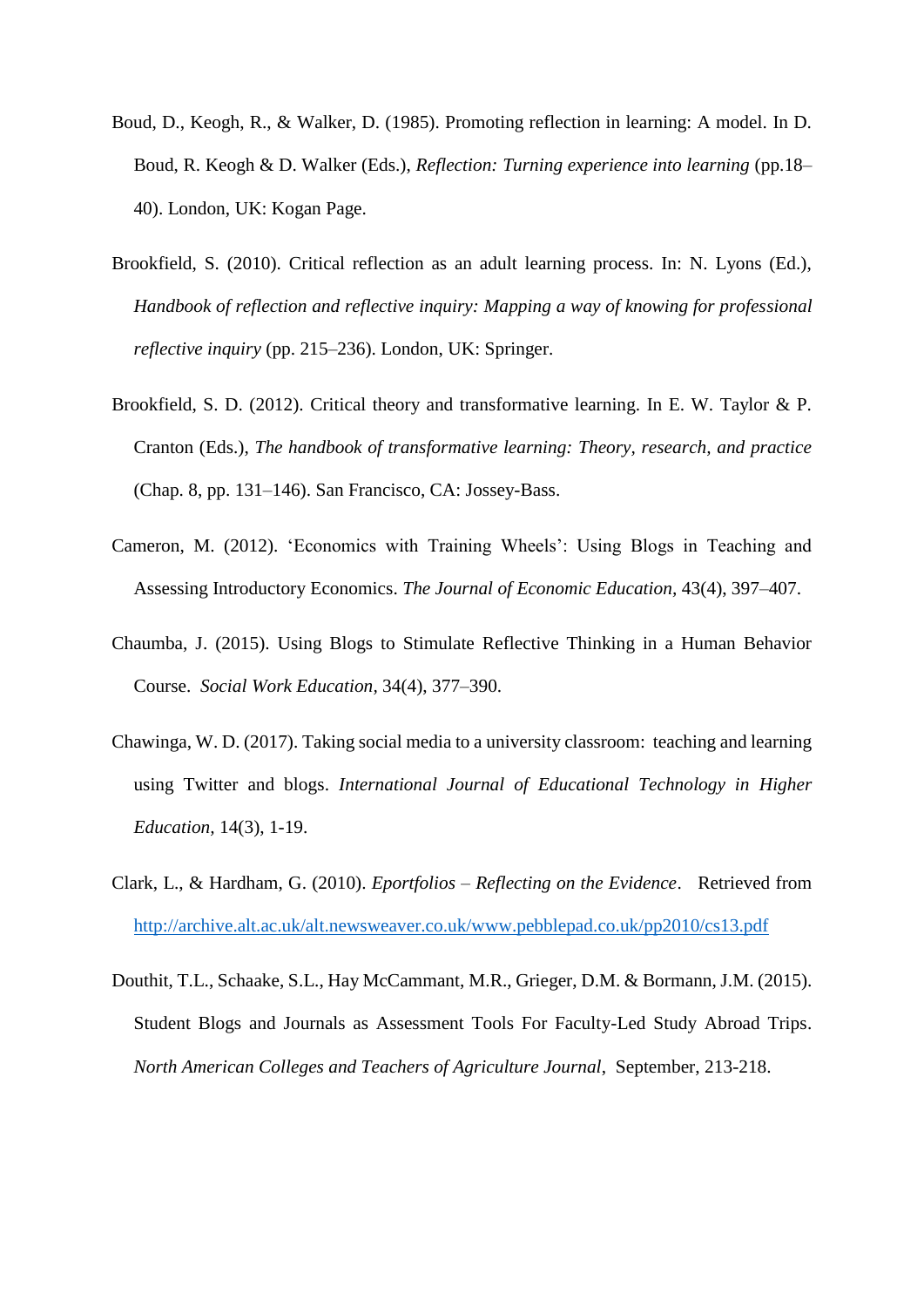- Dummer, J. B., Cook, I. G., Parker, S. L., Barrett, G. A., & Hull, A. P. (2008). Promoting and assessing 'deep learning' in geography fieldwork: An evaluation of reflective field diaries. *Journal of Geography in Higher Education,* 32, 459–479.
- Evenson, M. E. (2013). Preparing for fieldwork: Students' perceptions of their readiness to provide evidence-based practice. *Work*, 44, 297-306.
- Farmer, B., Yue, A. & Brooks, C. (2008). Using blogging for higher order learning in large cohort university teaching: A case study. *Australasian Journal of Educational Technology,* 24(2), 123-136.
- Ferdig, R., & Trammell, K. (2004). Content delivery in 'Blogosphere'. *Technological Horizons in Education Journal,* 31(7), 4.
- Foster, D. (2015). Private Journals versus Public Blogs: The Impact of Peer Readership on Low-stakes Reflective Writing. *Teaching Sociology,* 43(2), 104–114.
- Glass, M. R. (2014). Encouraging reflexivity in urban geography fieldwork: Study abroad experiences in Singapore and Malaysia. *Journal of Geography in Higher Education,* 38, 69– 85.
- Glogoff, S. (2005). Instructional blogging: promoting interactivity, student-centered learning, and peer input. *Innovate: Journal of Online Education,* 1(5). Retrieved from <https://nsuworks.nova.edu/innovate/vol1/iss5/3/> .
- Green, P. (2005). Spaces of influence: A framework for analysis of an individual's contribution within communities of practice. *Higher Education Research & Development,* 24(4), 293- 307.
- Haro, A. V., Knight, B. P., Cameron, D. L., Nixon, S. A., Ahluwalia, P. A. and Hicks, E. L. (2014). Becoming an occupational therapist: Perceived influence of international fieldwork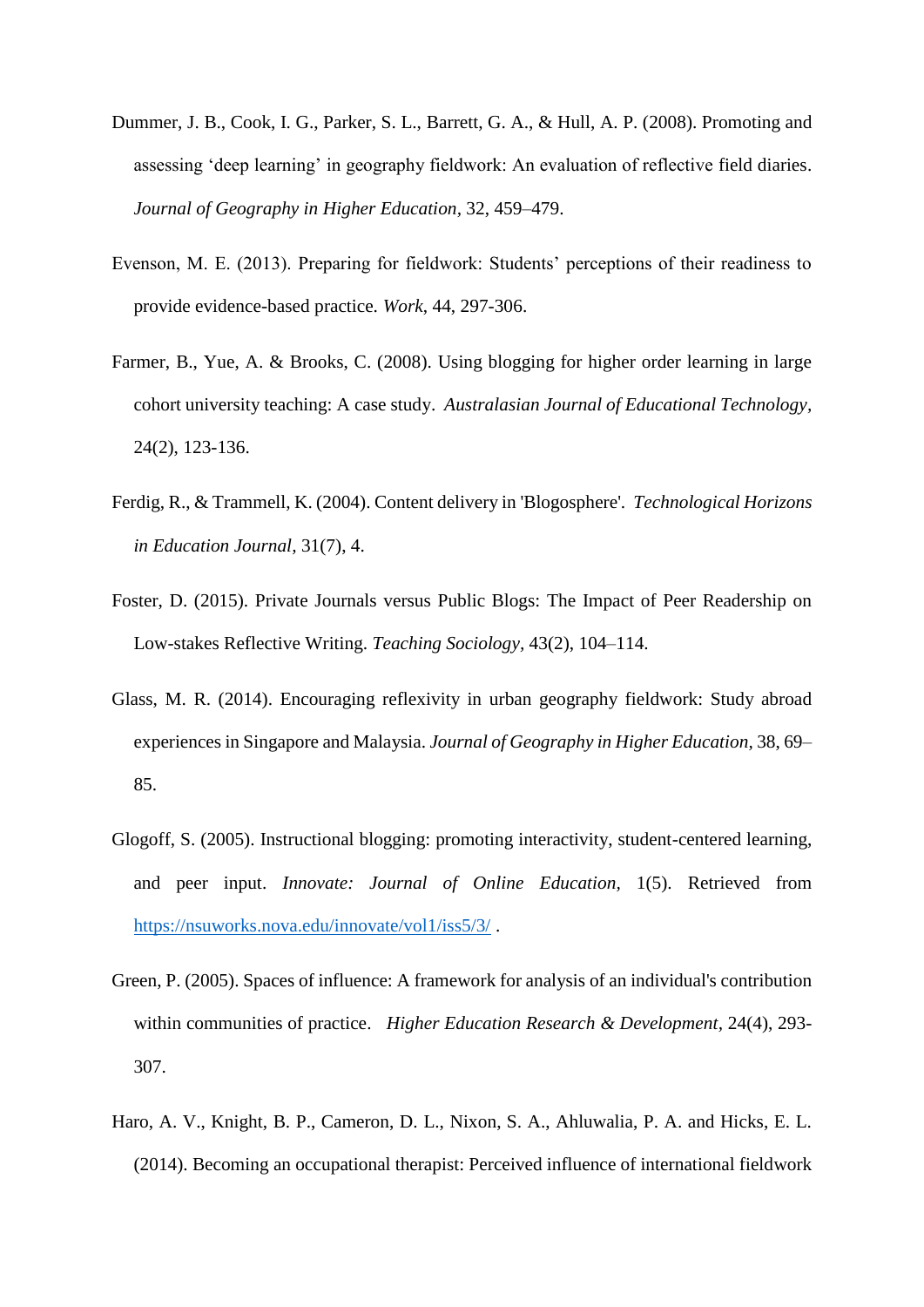placements on clinical practice. *Canadian Journal of Occupational Therapy*, 81(3), 173- 182.

- Houser, C., Brannstrom, C., Quiring, S., & Lemmons, K. K. (2011). Study abroad field trips improves test performances through engagement and new social networks. *Journal of Geography in Higher Education*, 35, 513-538.
- Hovorka, A. J., & Wolf, P. A. (2009) Activating the Classroom: Geographical Fieldwork as Pedagogical Practice. *Journal of Geography in Higher Education*, 33(1), 89-102.
- Jackling, B., Natoli, R., Siddique, S. and Sciulli, N. (2015). Student attitudes to blogs: a case study of reflective and collaborative learning. *Assessment & Evaluation in Higher Education*, 40(4), 542–556.
- Kolb, D. A. (1984). *Experiential learning: Experience as the source of learning development* Englewood Cliffs, NJ: Prentice-Hall.
- Krishnaiyer, S. S., Raja Mushahar, R. H., & Ahmad, N. (2012). Using blogs as a tool to facilitate students' reflection. *GEMA Online Journal of Language Studies*, 12(3), 939-960.
- Ladyshewsky, R.K., & Gardner, P. (2008). Peer assisted learning and blogging: A strategy to promote reflective practice during clinical fieldwork. *Australasian Journal of Educational Technology,* 24(3), 241-257.
- Lee, L. (2012). Engaging study abroad students in intercultural learning through blogging and ethnographic interviews. *Foreign Language Annals*, 45(1), 7 – 21.
- Margolis, H., & McCabe, P. (2006). Improving self-efficacy and motivation: what to do, what to say. *Intervention in School and Clinic*, 41(4), 218-227.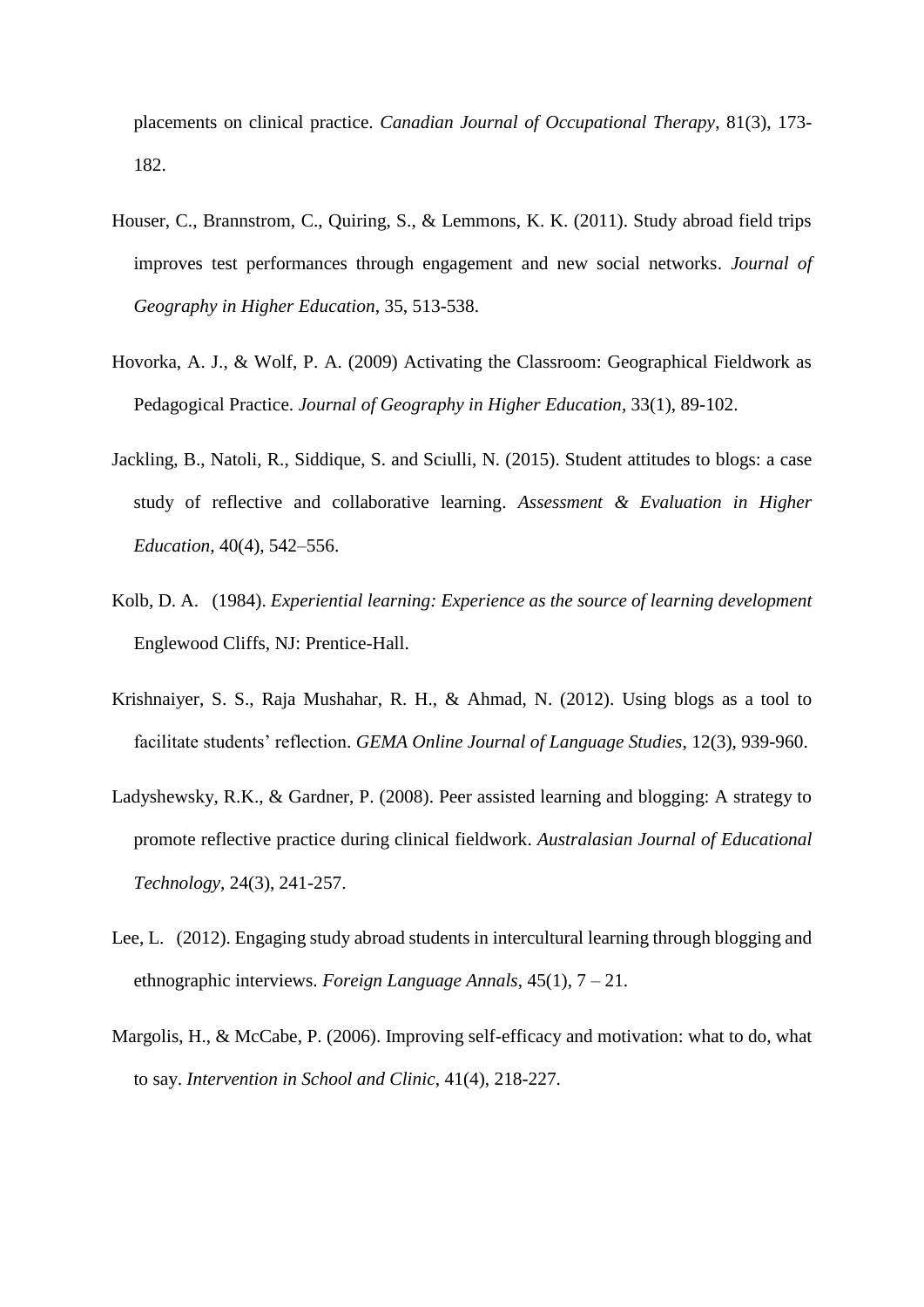- McGarr, O., & Moody, J. (2010). Scaffolding or stifling? The influence of journal requirements on students' engagement in reflective practice. *Reflective Practice,* 11(5), 579- 591.
- Morris, R. G., & Marquant, J. W. (2010). In the classroom and on the street: How to teach qualitative field research to criminology/criminal justice graduate students. *Journal of Criminal Justice Education,* 24(4), 526-39.
- Munday, J. (2010). *Embedding Eportfolios into an Undergraduate Degree Program*. Retrieved from

[https://www.pebblepad.co.uk/l/resources/community/casestudies/pebblebash2014/pb2014r](https://www.pebblepad.co.uk/l/resources/community/casestudies/pebblebash2014/pb2014rp01.pdf) [p01.pdf](https://www.pebblepad.co.uk/l/resources/community/casestudies/pebblebash2014/pb2014rp01.pdf) .

- Muncy, J.A. (2014). Blogging for Reflection: The Use of Online Journals to Engage Students in Reflective Learning. *Marketing Education Review,* 24 (2), 101–113.
- Nowak, D. R. (2010). Democratizing Qualitative Research: Photovoice and the study of human communication. *Communication Methods and Measures,* 4(4), 291-310.
- Oravec, J.A. (2002). Bookmarking the World: Weblog Applications in Education. *Journal of Adolescent and Adult Literacy,* 45(7), 616–621.
- Oravec, J. A. (2003). Blending by Blogging: Weblogs in Blended Learning Initiatives. *Journal of Educational Media*, 28(2/3), 225–33.
- Pavlovich, K. (2007). The Development of Reflective Practice Through Student Journals. *Higher Education Research and Development*, 26, 281–295.
- Platzer, H., Snelling, J., & Blake, D. (1997). Promoting reflective practitioners in nursing: a review of theoretical models and research into the use of diaries and journals to facilitate reflection. *Teaching in Higher Education*, 2(2), 103-21.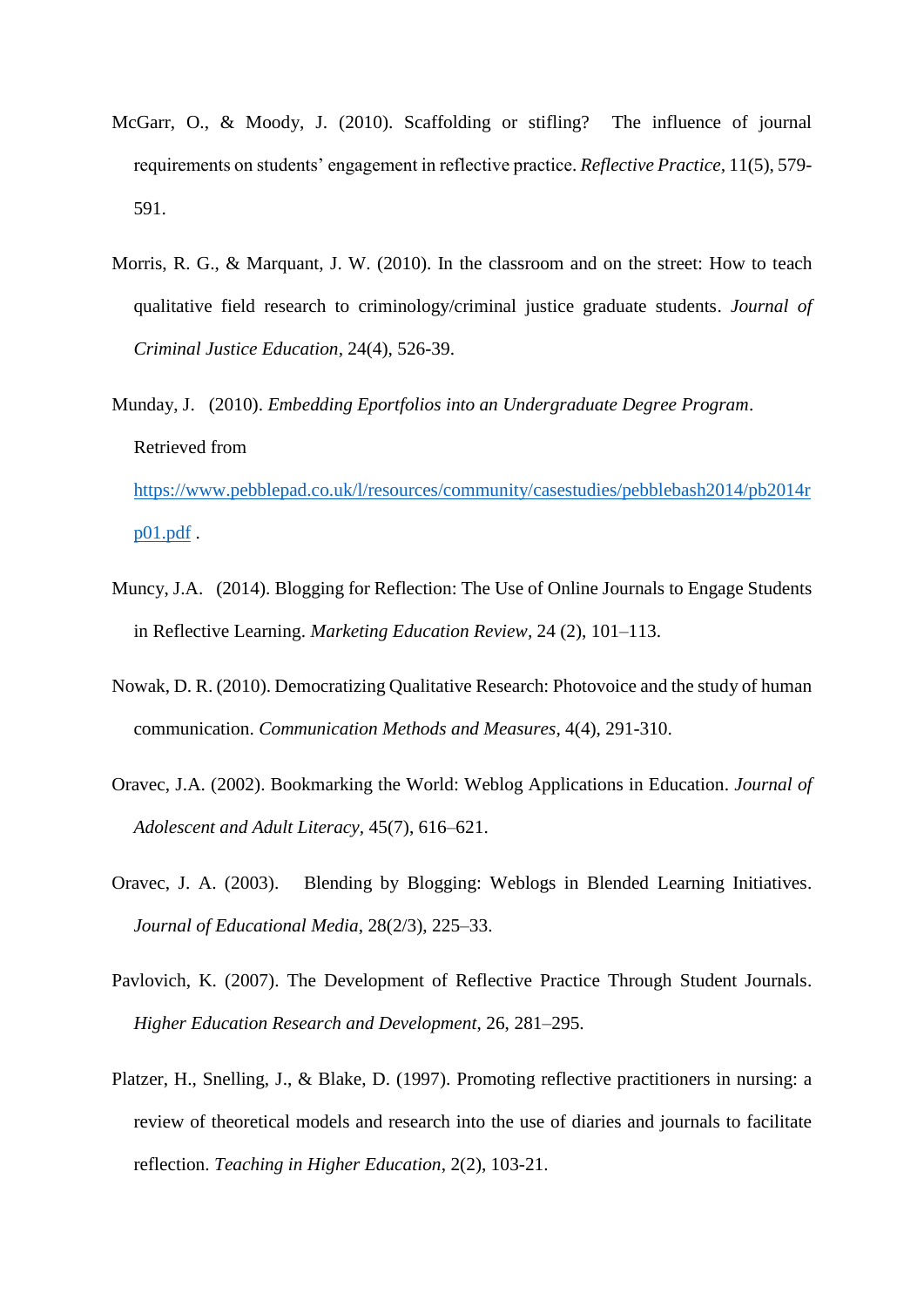- Quality Assurance Agency (QAA) for Higher Education (2014). Subject benchmark statementcriminology. Retrieved from [http://www.qaa.ac.uk/publications/information-and](http://www.qaa.ac.uk/publications/information-and%20guidance/publication?PubID=251#.WcEqfIWcG70)  [guidance/publication?PubID=251#.WcEqfIWcG70.](http://www.qaa.ac.uk/publications/information-and%20guidance/publication?PubID=251#.WcEqfIWcG70)
- Rodgers, C. (2002). Defining reflection: Another look at John Dewey and reflective thinking. *Teachers College Record*, 104, 842–866.
- Simm, D., & Marvell, A. (2015). Gaining a "sense of place": students' affective experiences of place leading to transformative learning on international fieldwork. *Journal of Geography in Higher Education*, 39 (4), 595–616.
- Vygotsky, L. (1978). *Mind in society* Cambridge, MA: M.I.T. Press.
- Vygotsky, L. (1986). *Thought and language* Cambridge, MA: M.I.T. Press.
- Wang, Y.-S., Li, C-R., Yeh, C-H., Cheng, S-T., Chiou, C-C., Tang, Y-C., & Tang, T-I. (2016). A conceptual model for assessing blog-based learning system success in the context of business education. *The International Journal of Management Education*, 14, 379-387.
- Wenger, E. (1998). Communities of Practice: learning, meaning and identity New York, NY: Cambridge University Press.
- Wild, C., McCormack, C., Warren, A., Buckly, S., & Cahill, M. (2013). Public and private blogging during placements: perspectives of occupational therapy students. *International Journal of Therapy and Rehabilitation*, 20(2), 79-85.
- Wolf, K. (2010). Bridging the distance: the use of blogs as reflective learning tools for placement students. *Higher Education Research & Development,* 29(5), 589-602.
- Yang, S-H. (2009). Using blogs to enhance critical reflection and community of practice. *Educational Technology and Society*, 12(2), 11-21.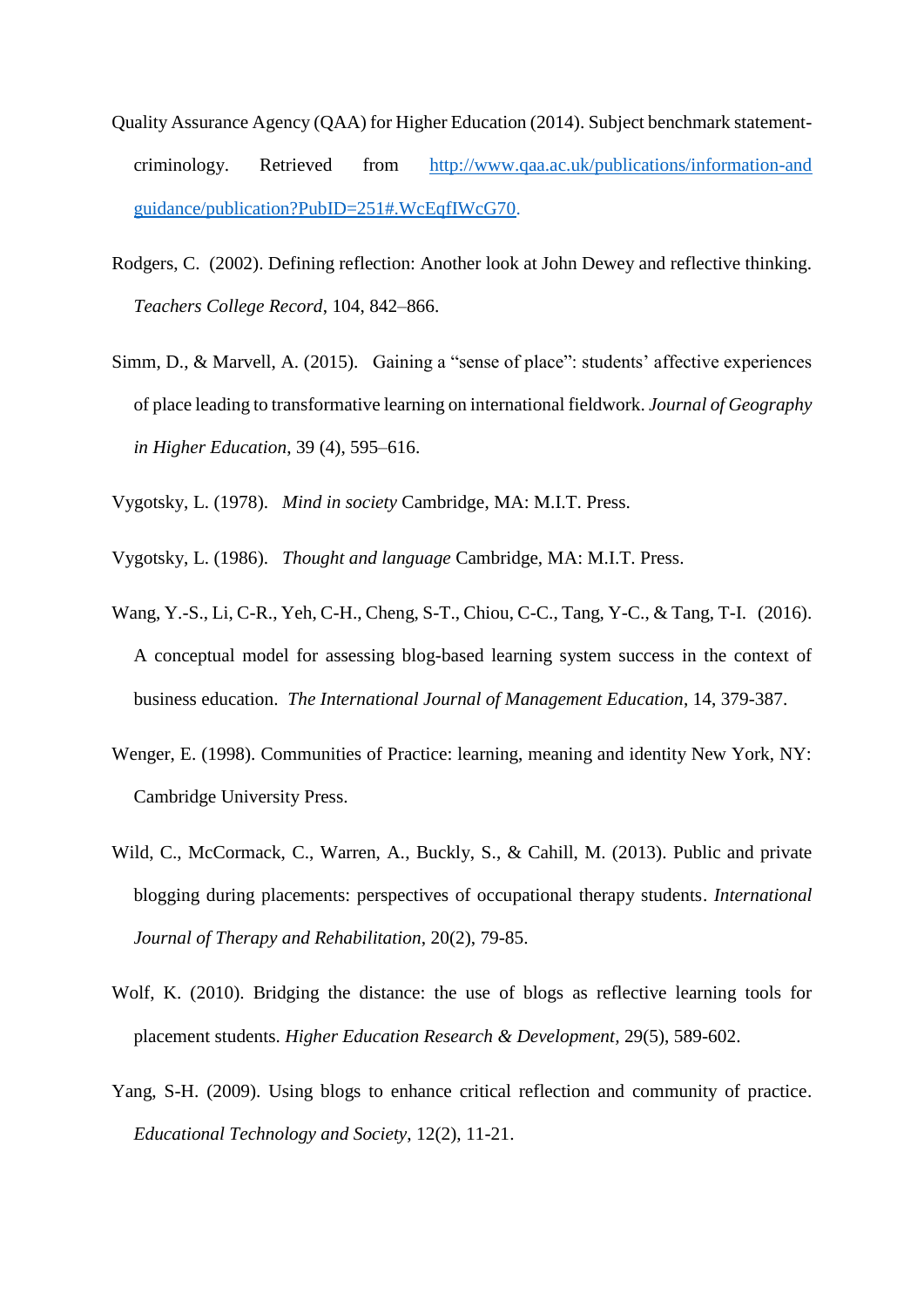*Figure 1: Demographic profile of study participants*

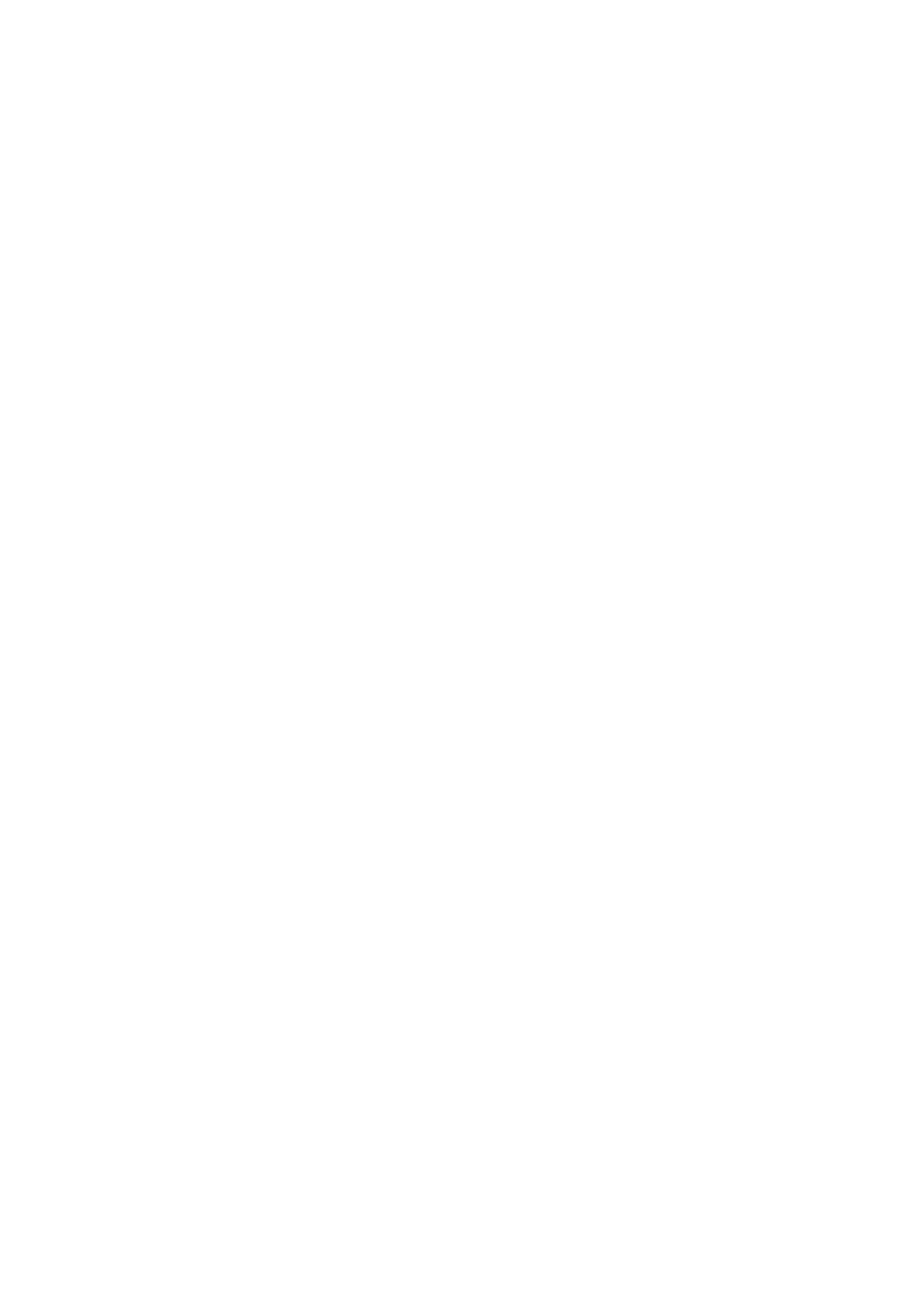

*Figure 2: Has the blogging task taken you out of your comfort zone?*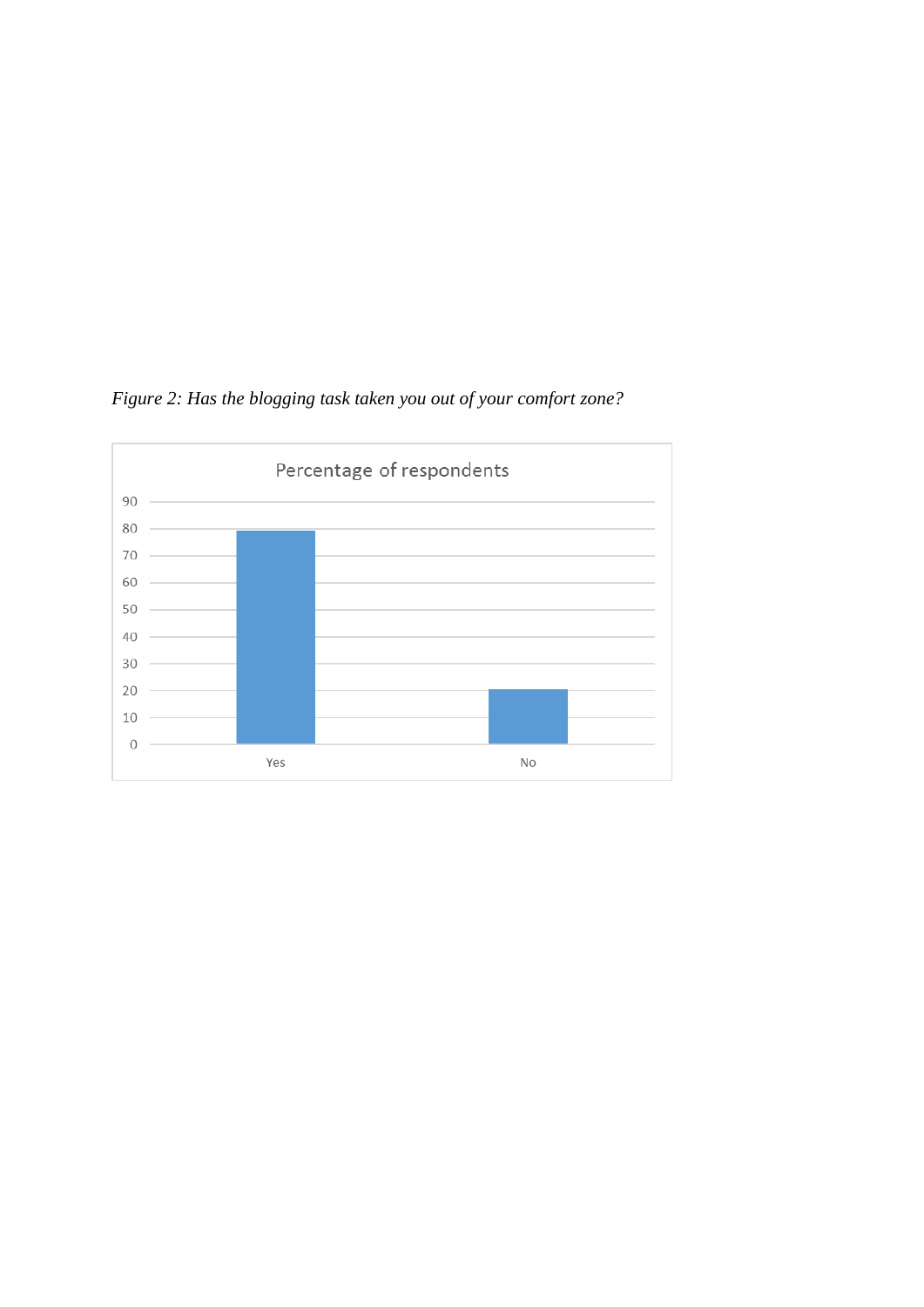

*Figure 3: Perceived benefits of the blog assessment task*